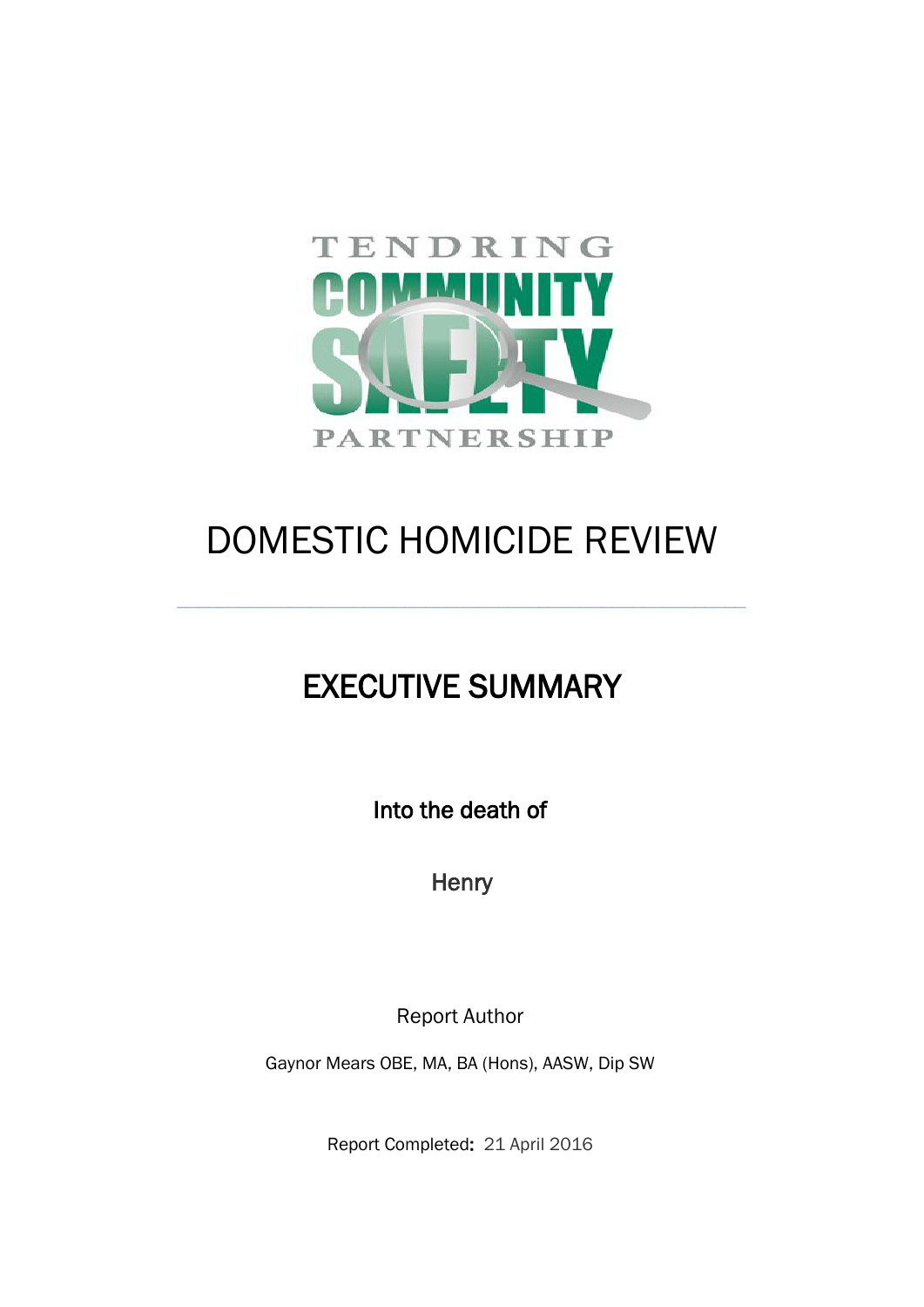The Tendring Community Safety Partnership and the Domestic Homicide Review Panel wish to express their condolences to the family and friends of the deceased. His sudden and violent death has left them bereft of a much loved son, father, grandfather, and friend.

A number of staff who worked with the victim have reported to the Review what a nice, caring man he was. He will be greatly missed by family and friends who knew him.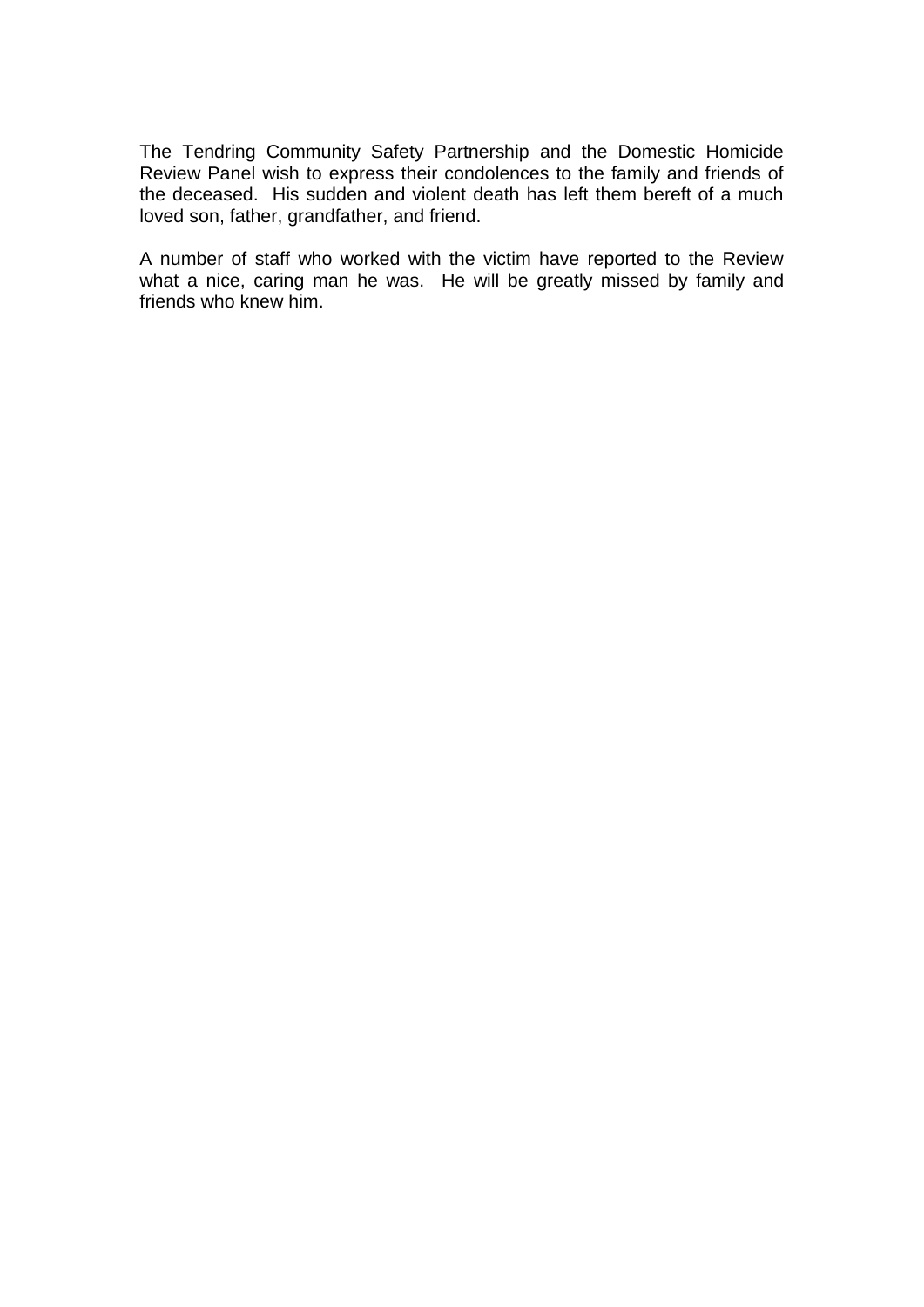## **CONTENTS**

| <b>Section</b> |                                               | Page |
|----------------|-----------------------------------------------|------|
| 1              |                                               | 1    |
|                |                                               | 1    |
|                | Purpose and Terms of Reference for the Review | 2    |
|                |                                               | 3    |
| 2              |                                               | 9    |
| 3              |                                               | 14   |
| 4              |                                               | 15   |
|                |                                               | 19   |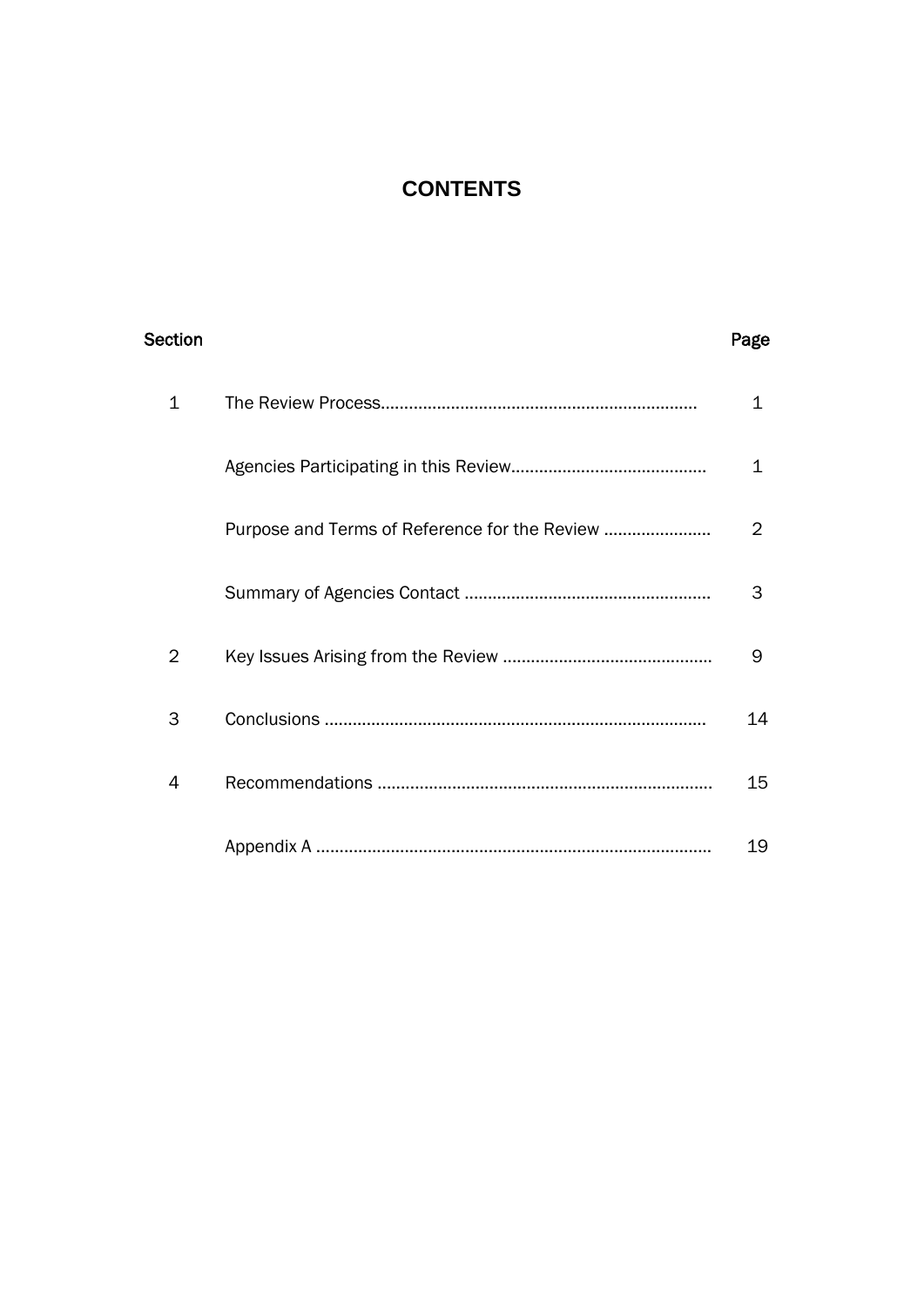## **DOMESTIC HOMICIDE REVIEW**

## **EXECUTIVE SUMMARY**

### 1 The Review Process:

- 1.1 This summary outlines the process undertaken by the Tendring Community Safety Partnership Domestic Homicide Review Panel in reviewing the murder of a resident in who lived in the Tendring local authority area.
- 1.2 Following a Police investigation and criminal trial where the perpetrator pleaded guilty to murder, he was sentenced to life imprisonment. The sentencing judge made a point of mentioning aggravating features to the offence and that there was a starting point of 25 years for the crime he had committed, but he give maximum credit for an early guilty plea. The judge reduced the sentence by 5 years for the early plea. Therefore the sentence served will be a minimum of 20 years. The judge made the comment that before release was considered the parole board should watch the CCTV footage of his crime.
- 1.3 The Review process began with a meeting called by the Chair of the Community Safety Partnership 2 weeks after the chair was notified of the homicide. Following discussions with the Home Office it was agreed that the circumstances of the case met the requirements to undertake a Domestic Homicide Review. The decision and notification to the Home Office was within the timescale required by statute. The Review was concluded over the statutory guidance timescale to complete a Review due to the criminal proceedings and gathering information from agencies. The Review remained confidential until the Community Safety Partnership received approval for publication of this Executive Summary by the Home Office Quality Assurance Panel.
- 1.4 A total of 21 agencies and 13 Local Authorities across the county were contacted; 13 responded has having had involvement with the individuals involved in this Review; 23 had no contact. Agencies participating in this case Review and the method of their contributions are:
	- **E** Essex Probation Trust Chronology & Independent Management Review (IMR)
	- **Essex Constabulary Chronology & IMR**
	- **Anglian Community Enterprises Chronology & IMR**
	- Colchester University Hospital NHS Foundation Trust chronology & information
	- Youth Offending Team Chronology & IMR
	- **Essex Children's Services Chronology & IMR**
	- WDP Inside Out Essex Chronology & IMR
	- **ESSEX Specialist Treatment & Recovery Service Chronology & IMR**
	- **Crown Prosecution Service Information**
	- Tendring District Council Housing Department Chronology & IMR
	- Colchester & Tendring Women's Refuge Information
	- **Safer Places Information**
	- G. P. Practice information

A family member has also contributed to this Review.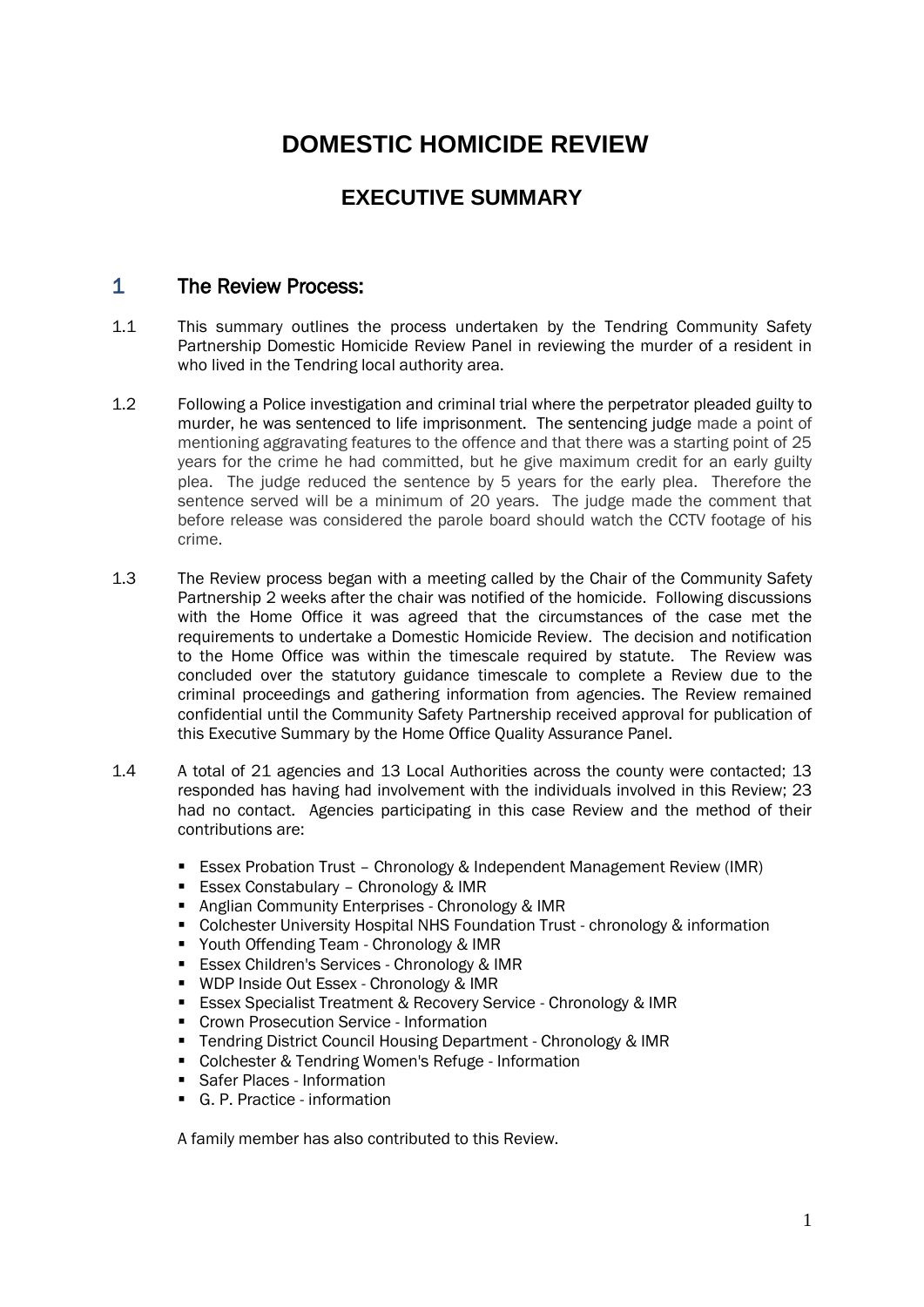1.5 To protect the identity and maintain the confidentiality of the victim, perpetrator, and their family members pseudonyms have been used throughout the Review. They are:

The victim: Henry The perpetrator: Terry The victim's daughter and perpetrator's ex-partner: Anne

#### 1.6 Purpose and Terms of Reference for the Review:

The purpose of the Review is to:

 Establish what lessons are to be learned from the domestic homicide regarding the way in which local professionals and organisations work individually and together to safeguard victims;

 Identify clearly what those lessons are both within and between agencies, how and within what timescales they will be acted on, and what is expected to change as a result;

 Apply these lessons to service responses including changes to policies and procedures as appropriate; and

 Prevent domestic violence homicide and improve service responses for all domestic violence victims and their children through improved intra and inter-agency working.

 This Domestic Homicide Review is not an inquiry into how the victim died or who is culpable. That is a matter for the coroner and the criminal court.

#### Specific Terms of Reference for the Review:

1. To examine the background circumstances which led up to the fatal incident from the time the perpetrator began his relationship with the victim's daughter in December 2012. Agencies with earlier contact with the perpetrator, the victim, and the victim's daughter to provide a summary of their involvement to provide context to the events leading to the victim's death.

2. All services assessments and interventions with the perpetrator as a child from the first notification of domestic abuse within his family in 2002 to be described and analysed. Were there opportunities for intervention which were not taken?

3. To establish what risk assessments were undertaken concerning the perpetrator, the victim, the victim's daughter, with whom the perpetrator had contact. Were assessments informed by background history and did interventions reflect the level of risk?

4. Services who have had involvement to describe the domestic abuse policies and procedures in place to guide staff practice and the level of domestic abuse training that staff involved in this case have received to undertake their role including:

- Identifying domestic abuse and coercive control and their effects:
- If working with families: training in the impact of domestic abuse on children;
- Knowledge of risk assessment and the risk assessment tools they use;
- Ability to identify behaviours which indicate a perpetrator presents high risk to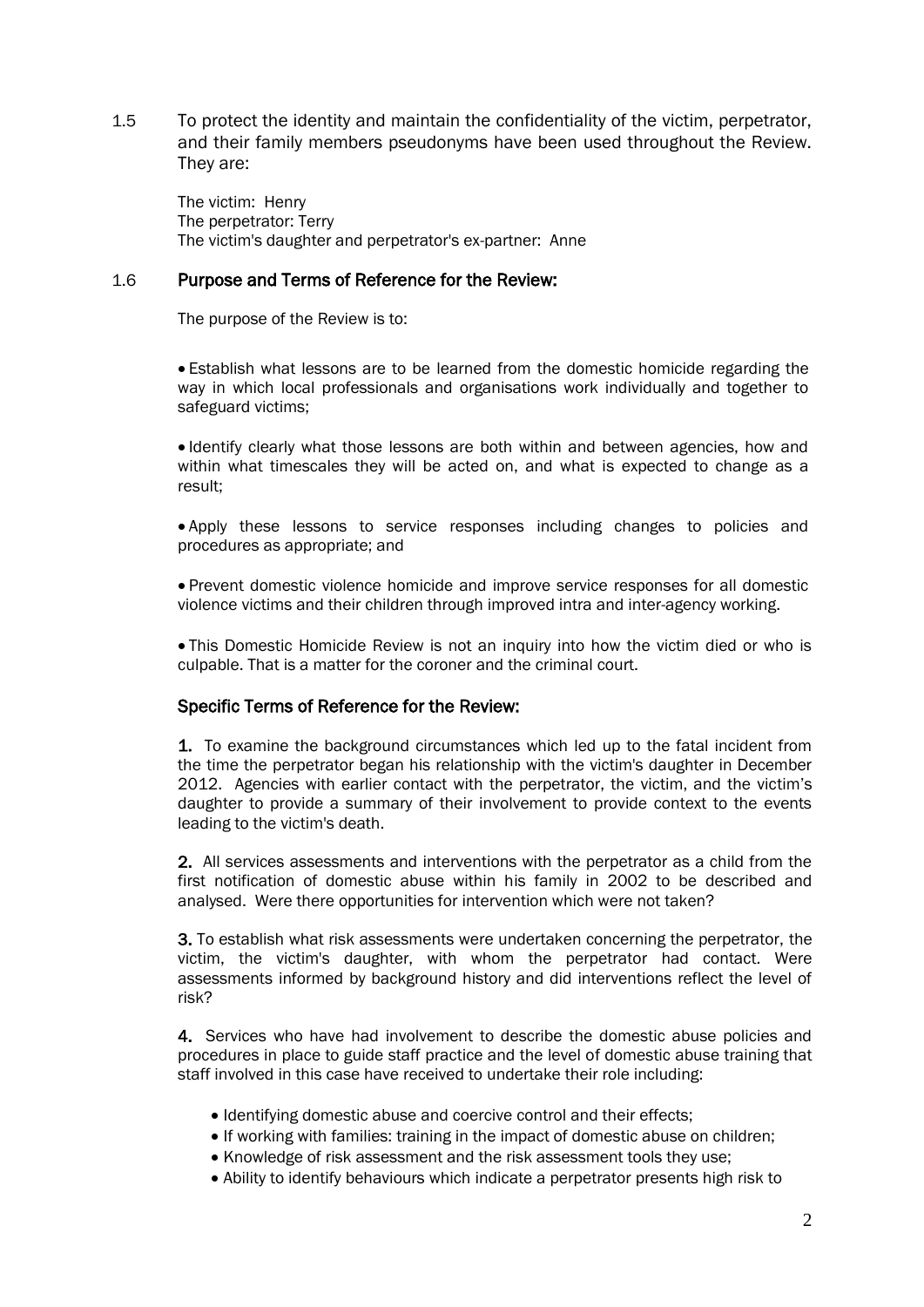partners and other known adults.

- Their knowledge of the Multi-Agency Risk Assessment Conference<sup>1</sup> (MARAC) and how to refer;
- Knowledge of specialist domestic abuse services and referral pathways.

 5. To determine the decision making process which led to the perpetrator being released on bail on following his arrest on 10 April 2015.

6. To assess whether information sharing was appropriate, timely, and effective to inform well-timed service provision and interventions.

7. To determine whether any organisational, systems, or resource issues impacted on agencies provision of services.

8. Could the victim be described as an 'adult at risk' as defined by the Department of Health in that he was a person over 18 years of age and someone:

*"who is or may be in need of community care services by reason of mental or other disability, age or illness; and who is or may be unable to take care of him or herself, or unable to protect him or herself against significant harm or exploitation"*

or under the Care Act 2014 which came into force in April 2015 could he considered in need of services as he:

*(a) has needs for care and support (whether or not the authority is meeting any of those needs),* 

*(b) is experiencing, or is at risk of, abuse or neglect, and* 

*(c) as a result of those needs is unable to protect himself or herself against the abuse or neglect or the risk of it.* 

9. The chair of the Review will be responsible for liaising with family members and seeking their contributions to the Review.

#### Summary of Agencies Contact:

<u>.</u>

- 1.7 Agency contact with Terry, the perpetrator of the crime, began in his early childhood. He lived in a family where his father was abusive to his mother, and Terry and his siblings also experienced physical abuse, however, the abuse could not be substantiated at the time. Alcohol misuse was also present. It was not until his mother left in 2002 when Terry was 9 years old that the extent of the abuse became apparent to agencies.
- 1.8 In 2003 an educational welfare officer became involved as Terry and his siblings were not in school, and a referral was made to Children's Services. It was identified in the assessment that the children had witnessed serious long-term domestic abuse of their mother by their father. Their mother was found to be suffering from depression and experiencing violence from her eldest child. Terry was reported to be setting fires; he attended a fire safety course at the local fire station. He went to stay with his grandmother where it is recorded he wanted to stay; he did not want contact with his father.

<sup>&</sup>lt;sup>1</sup> Multi-Agency Risk Assessment Conferences hear cases assessed as high risk; information is shared and safety planning takes place to reduce risk to the victim.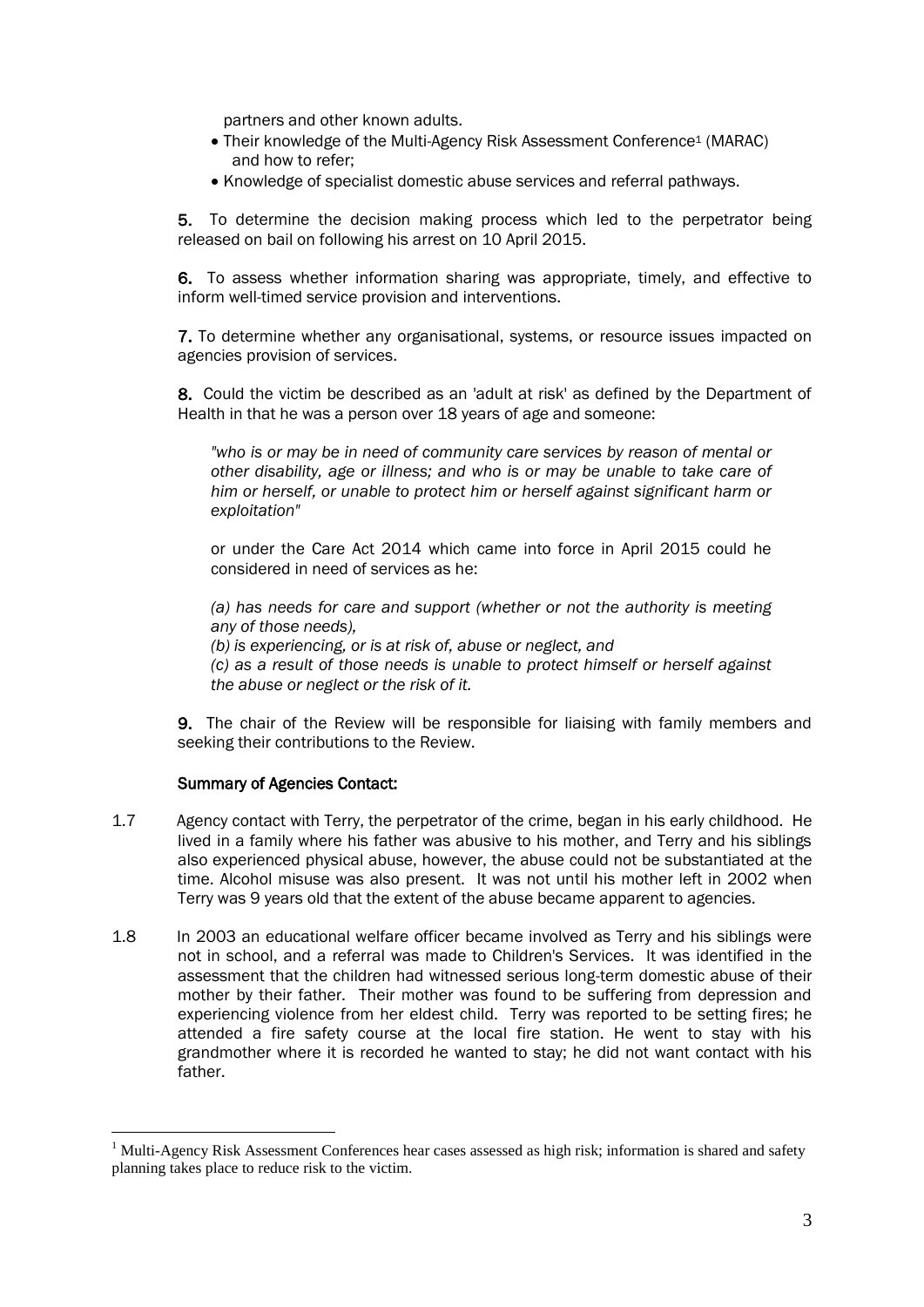- 1.9 During 2003 Terry received a Police reprimand for theft from a vehicle and he became known to the Youth Justice system. In the autumn of 2003 it was assessed that a more suitable living arrangement would be for Terry to move to live with his father. Children's Services ended their involvement. In the coming years Terry moved to live between his mother and father.
- 1.10 In 2005 Terry was given a Final Warning when he was seen kicking another boy on the ground. A year later when he was 13 years old an educational welfare officer became involved with the family once more due to his absence from school. It was noted that he had been in 6 schools in 7 years.
- 1.11 Terry was subject to a 1 year Referral Order in 2009 after admitting hitting another male on the head with a knuckleduster. He was charged with assault and possession of an offensive weapon. Terry admitted that he lost his temper. He was found to have a collection of knives which were removed by Police. He maintained that he had no intention of using them.
- 1.12 During the next year 16 year old Terry's criminal behaviour continued. Offences included criminal damage, burglary, and attempted robbery. Many offences were committed with an older sibling who was seen by family members to have a significant influence on him. On breaching a curfew he was sentenced to his first custodial sentence in November 2009 and released in February 2010 on licence whilst also subject to an Intensive Supervision and Surveillance bail package for further offences of robbery and attempted robbery which pre-dated the custodial sentence. Due to his offending history he was placed on the Prolific and Priority Offender scheme. During the Youth Offending Service assessment in connection with a robbery offence Terry was found to demonstrate little remorse and he minimised his behaviour by blaming his older sibling. The assessment found *"a combination of misplaced loyalty to an older pro-offending sibling that he has learned his behaviour from and from whom he gains respect by committing crime. This has been exacerbated by his prolific cannabis use and an antisocial peer group that further 'normalise' offending behaviour".* Terry received a Community Rehabilitation Order for robbery offences and then a further 4 month custodial sentence in 2010 for various motoring offences.
- 1.13 In late 2010 Terry's then girlfriend became pregnant. Terry presented as homeless to the local Housing Department and due to his additional needs he was referred to the Targeted Youth Support Service. An initial assessment by Children's Social Care highlighted that Terry's offences were not violent, except for one warning for fighting. However, Youth Offending records show that Terry had had a Final Warning for common assault and a Referral Order for assault and possession of an offensive weapon (a knuckle duster). During this period Terry was on a Drug Treatment Order licence and was being supported by a resettlement worker from an agency called Catch 22. Within weeks Terry was remanded in custody following an allegation of harassment and assault on his girlfriend who was then 9 months pregnant. He had been bailed for the assault charge with conditions not to contact her, but he continued to text and call her. She agreed to meet him when he promised to leave her alone, but on meeting he was verbally threatening and to calm him down she told him she would drop the charges. However, he continued to make multiple calls and texts suggesting that he was watching her.
- 1.14 Terry was arrested and charged with breach of bail and witness intimidation; he was remanded in a Young Offenders institution. When interviewed Terry was reported to be ambivalent about the offence and said his ex-girlfriend had lied about the assaults. He admitted that he knew he would contact his ex-girlfriend from the time he was first interviewed by the Police as he felt entitled due to her being the mother of his child. Terry's involvement with the Youth Offending Service ended in April 2011 as he was on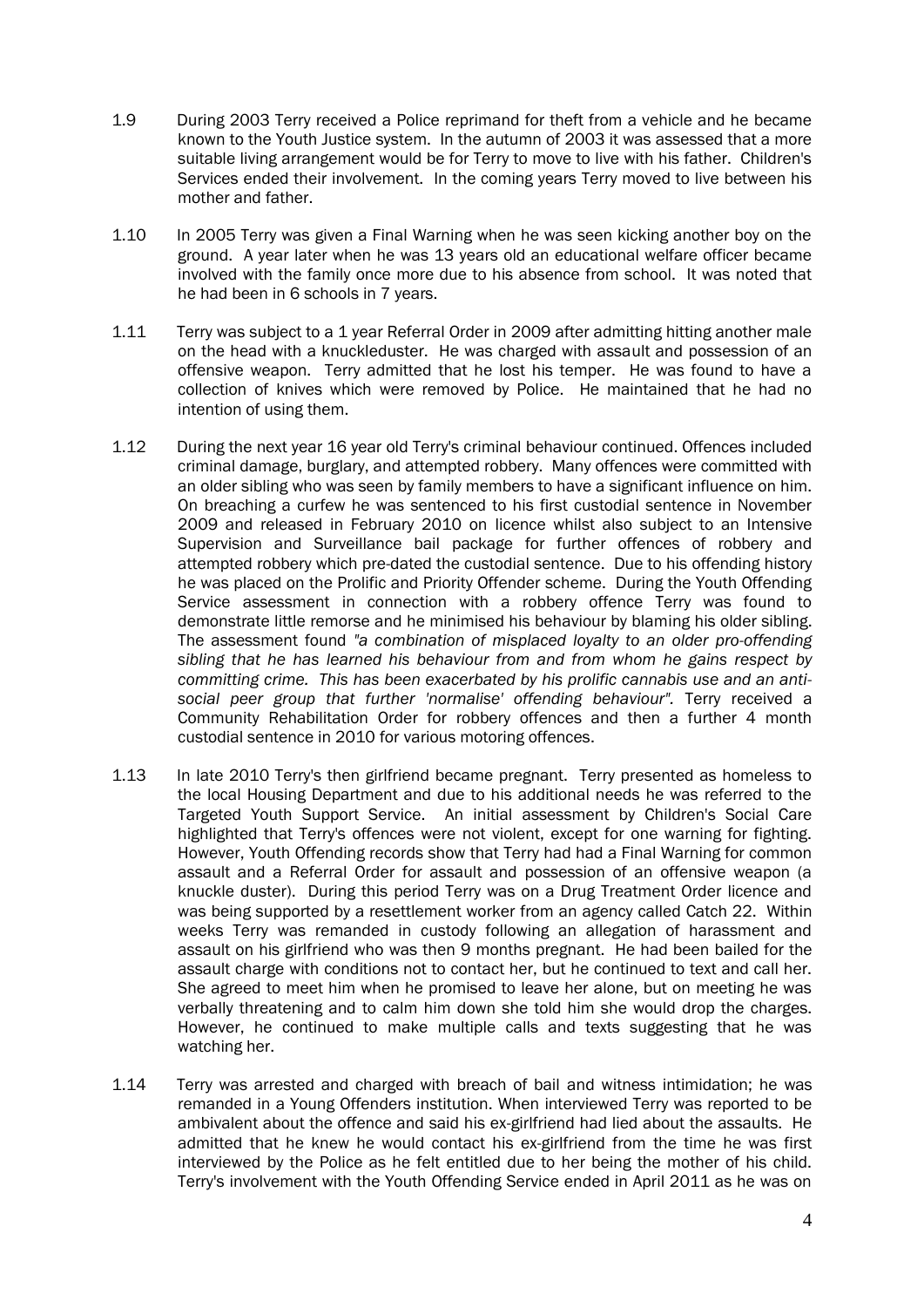remand and became 18 years old during this period. The closing analysis by the Youth Offending Service assessed Terry as having poor problem solving skills and as being prone to impulsive and reckless behaviour in relation to the domestic incident with his ex-partner. He had a strong sense of entitlement regarding his relationship with his expartner, and his behaviour suggested a failure to adhere to boundaries in personal relationships and a concern primarily with his own needs. The history of violence within the family towards partners, children and grandparents was assessed to have 'normalised' aggressive behaviour rather than learning appropriate conflict resolution skills. The assessment surmised that the fact that Terry's parents appeared to support his minimisation and derogatory remarks about his ex-partner were seen to suggest that the family appeared to justify his actions.

- 1.15 In early 2012 Terry received another custodial sentence following his arrest with another male for attempted robbery; the offence involved threatening the victim with a knife. He was sentenced to 18 months imprisonment. Terry was released on licence in November 2012 to be supervised by the Probation Service. His plan included weekly appointments with his offender manager, and his anger management issues were to be addressed; he had assaulted a guard in prison. An OASys<sup>2</sup> risk assessment and risk assessment plan was completed during which Terry confirmed he would be living with one of his parents, he said he did not have any drug and alcohol problems. Terry was assessed as being a medium risk of harm to the public and a low risk to all others. Although the assessment mentioned his previous domestic abuse history with his first partner it was found to be brief and lacking in detail. The Probation IMR judged that the risk assessment plan was insufficient in its content at the start of the licence and was unchanged throughout the order. It was also considered an omission not to include contact with the Police domestic abuse officers as an action within the risk plan. A SARA<sup>3</sup> assessment was completed, but this identified that Terry presented a low risk to a partner, and this was never reviewed throughout the sentence despite the knowledge that he had developed at least two different relationships during the time he was under licence.
- 1.16 The month before Terry was released from prison, Henry the victim in this Review, was also released from prison on licence in October 2012 to be supervised by Probation. He had served a sentence for supplying class A drugs. Henry had an appointment arranged for him with NEEDAS a drug and alcohol service on his release, but he declined the service. Henry had a long-term problem with drugs and alcohol which had a significant impact on his life and those around him.
- 1.17 It is through one of Henry's children that he came into contact with Terry. In December 2012 Terry met Henry's daughter Anne and they began a relationship. Anne had returned to the area from the south of England that autumn.
- 1.18 Although under supervision by the same Probation service Henry and Terry had different offender managers. There is no evidence that they met at the service and the offender managers were unaware of any connection between them. Henry was also subject to OASys and risk management planning during his time of supervision by Probation between October 2012 and October 2013. His offender manager knew he had regular contact with Anne and her details should have been recorded in the relevant OASys section as a minimum requirement of Practice Instruction, but they were not. No home

<sup>1</sup>  $2$  OASys is a national general assessment tool which provides a consistent framework to offender managers in assessing an individual's risk of serious harm and likelihood of re-offending. Depending on the level of risk of harm and sentence type, this will trigger the completion of a risk management plan and other assessments, for example the Spousal Assault Risk Assessment (SARA).

 $3$  Spousal Assault Risk Assessment is undertaken by Probation when domestic abuse is identified during the OASys assessment.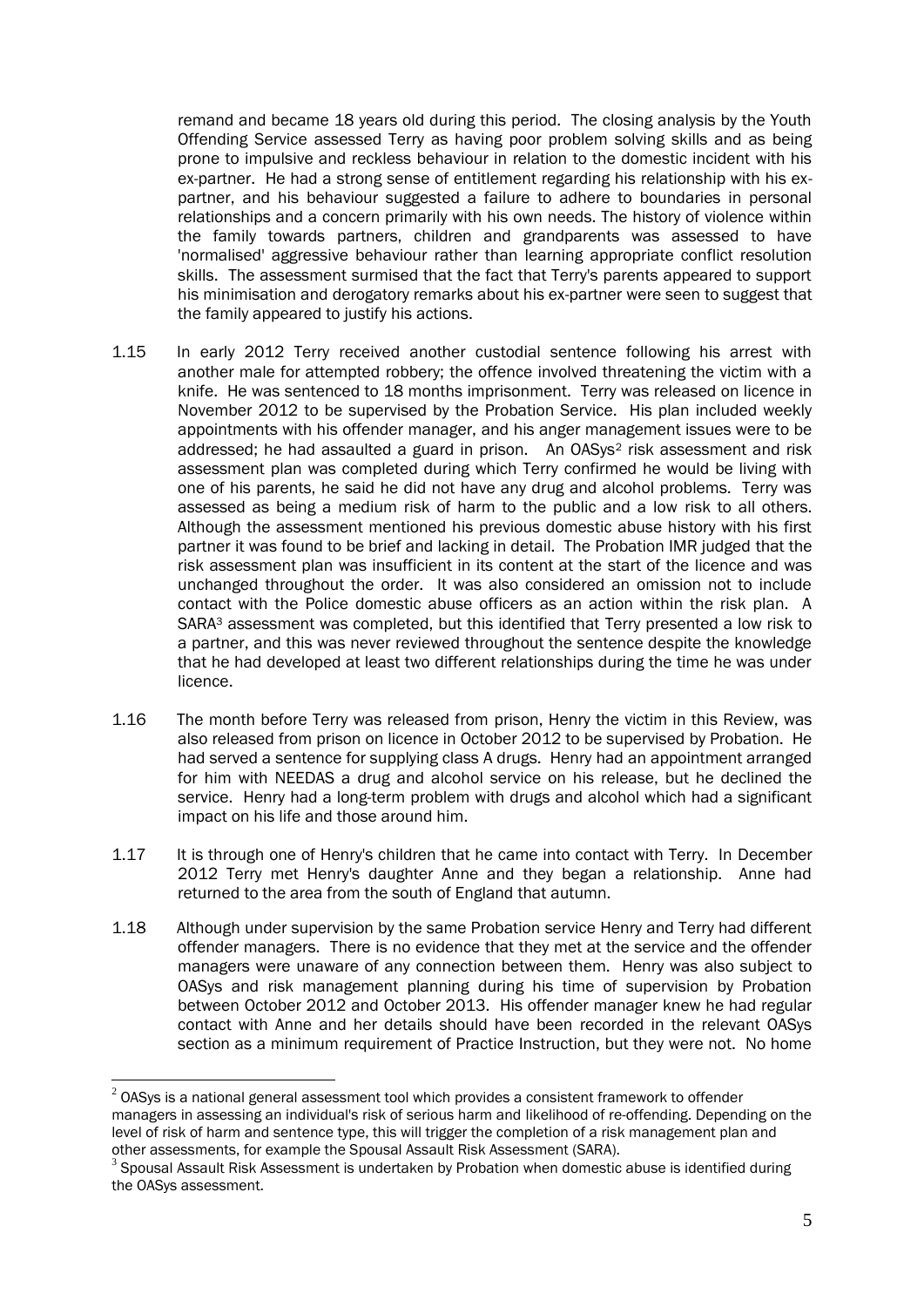visit checks were made. Terry's offender manager was aware that Henry and Anne were connected, but as Terry had refused to disclose the identity of his girlfriend no connection was made between Henry, Terry and Anne. There appears to have been no challenge regarding Terry's refusal to divulge her identity, home visit or checks with other sources.

- 1.19 On 1 February 2013 Terry was seen at the local Minor Injuries Unit with an injury to his right hand reported to be caused by punching someone. This appears to be unreported as there is no Police record of an assault or incident.
- 1.20 Terry and Anne together first came to the attention of services when on 4 February 2013 Terry phoned 999 to report an argument with his 'ex-girlfriend' Anne who had threatened to damage his phone. When the officers arrived Terry refused to be seen or to assist with the completion of a DV1<sup>4</sup> therefore only a skeleton form could be completed. The incident was assessed as 'Standard' risk.
- 1.21 Following his engagement with drug and alcohol services at the beginning of 2013 Henry appeared well motivated to engage with the service, although he did swing from periods of doing very well and staying on his methadone script, to then missing many appointments and relapsing between January and October 2013. At one point he reported feeling isolated and suicidal. Henry was given a 24 hour support line number to use if he felt this way again. He was usually open with his offender manager about his use of drugs or alcohol, although communication between Probation and the drug and alcohol services was sometimes not timely or clear when monitoring his attendance or usage.
- 1.22 In March 2013 Terry missed his Probation appointment, but did make contact to say he was unwell. This was his first missed appointment and a warning letter was sent. Further appointments were made which he failed to attend. He was next seen on 24 April 2013 when he appeared to be less engaged. It was recorded that Terry thought "he does not need to come to Probation as we can tell him whatever we want, but he knows it already and will do what he wants regardless".

*Domestic Abuse Incident 1:*

1

- 1.23 The Police received a 999 call from Anne on 2 April 2013 at 01:53hrs. Officers attended and Anne told officers that Terry had become drunk and abusive during a party and had struck her in the face and then squeezed his fingers over her jaw. She had suffered a 3cm scratch and swelling under her right eye. Terry who was described as drunk and abusive was arrested for assault, but although Anne made a witness statement she declined to pursue a complaint saying she was ending the relationship. The Crown Prosecution Service found there was insufficient evidence to prosecute. A DV1 form was completed and details entered onto the Police database PROtect with a risk assessment of 'Medium'. A crime report was also completed. In May 2013 Anne attended a hospital early pregnancy clinic with a suspected miscarriage which was confirmed. The consultation raised no concerns, although it is not known if she was asked about possible domestic abuse.
- 1.24 During 2013 Henry was having problems with his accommodation. In late summer he reported that he was staying with a family member and he was in contact with Anne. In the autumn Henry appeared in court as a result of a charge of common assault and was bailed. As he was still on licence he was recalled to prison for the final weeks of the licence. On his release in October 2013 his involvement with Probation came to an end. This was Henry's last contact with agencies. On 16 September 2013 Terry was

<sup>4</sup> DV1 is a Police form including domestic abuse risk assessment completed by Police at incidents.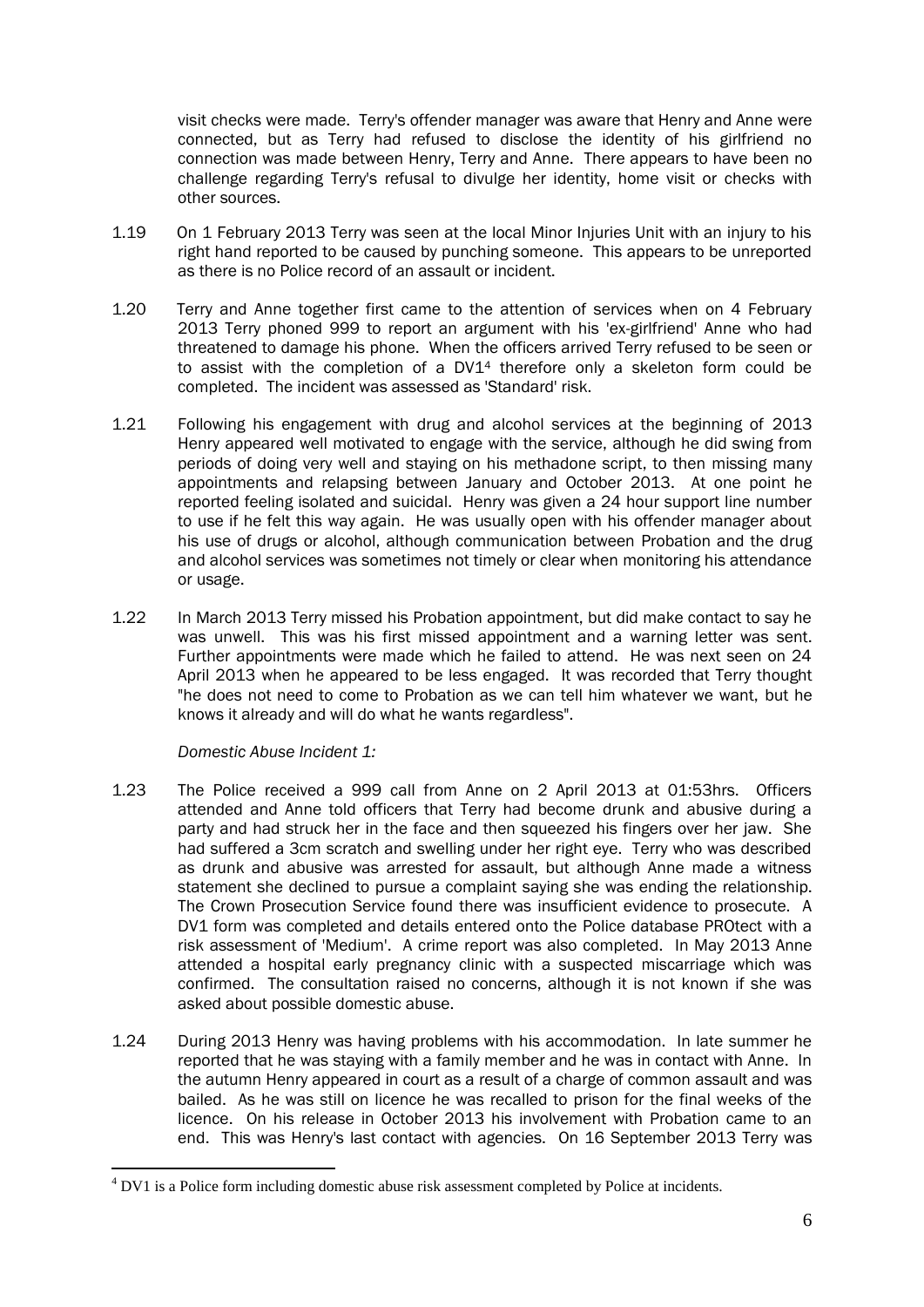seen for a second time in the Minor Injuries Unit with a pain in his right hand which he stated was a punch injury. He had punched another person in the head. The Police have no record of an incident or assault.

*Domestic Violence Incident 2:*

- 1.25 The Police received a 999 call from Anne on Thursday 3 October 2013 reporting an argument with Terry during which he had assaulted her, grabbed her around the throat squeezing hard, and pushed her to the floor, he then picked her up and attempted to throw her out of the window. Anne reported that she hit Terry with a hoover pole in an attempt to get him off, he grabbed the pole and hit her up to 3 times. Anne described strangulation as Terry's "first point of attack" and described this incident as the most severe. By the time the Police arrived Terry had left. Anne was taken to hospital and subsequently discharged. Her injuries were recorded as a bruised elbow.
- 1.26 The incident was risk assessed as 'High'. A MARAC referral was made in addition to a referral to the IDVA Service. Warning markers on the MARAC referral concerning Terry included 'Alcohol, Escapes from Police, High Risk Perpetrator, Suicidal, Violence'. The 'Reason for the Referral' information on the MARAC notes included:
	- "This is the second incident on Protect between the couple. The first reported incident was in April 2013 and was graded as a medium risk following a violent assault against Anne.
	- Anne discribed the violence and confirmed when it started.
	- Terry had shown signs of excessive jealousy and control throughout their relationship.
	- Anne thought his daily addiction to cannabis was an influencing factor in his violent episodes.
	- Terry was known to the Police for previous convictions including assault using a knuckle duster, attempted robbery and possession of a knife. In addition he had numerous non convictions for robbery burglary, drugs, theft, and DV related assault.
	- Terry was noted to have a disregard for authority evidenced by previous breaches of orders.
	- The victim has chosen to remain in her property whilst arrest attempts are continuing and as such he has full knowledge of her location. I feel that Anne is at risk of significant serious harm and in the current circumstances an incident could happen at anytime. Although this is the first incident<sup>5</sup> between Anne and Terry there has been physical violence involved. I believe that there are identifiable indicators of the risk of serious harm. I believe that Terry has the potential to cause this but is unlikely to do so unless there is a change in circumstances i.e. if Anne resumes a relationship with Terry. Safeguarding to minimise risk.
	- Victim is aware of Terry's "true colours" and will not be contacting him.
	- The couple do not have children together and as such do not have any reason for contact between the two.
	- Victim has a good supportive family network around her".

1

1.27 On 14 October 2013 a Colchester and Tendring Women's Refuge staff member recorded a referral to support Anne. Also on this date a joint visit took place by a local authority officer and the Police crime prevention tactical advisor to survey Anne's flat for

 $<sup>5</sup>$  This was actually the second reported incident involving the couple - however the 'Repeat Case' boxes for</sup> indicating a repeat incident within 12 months showed zero. The first Police reported incident was on 2 April 2013.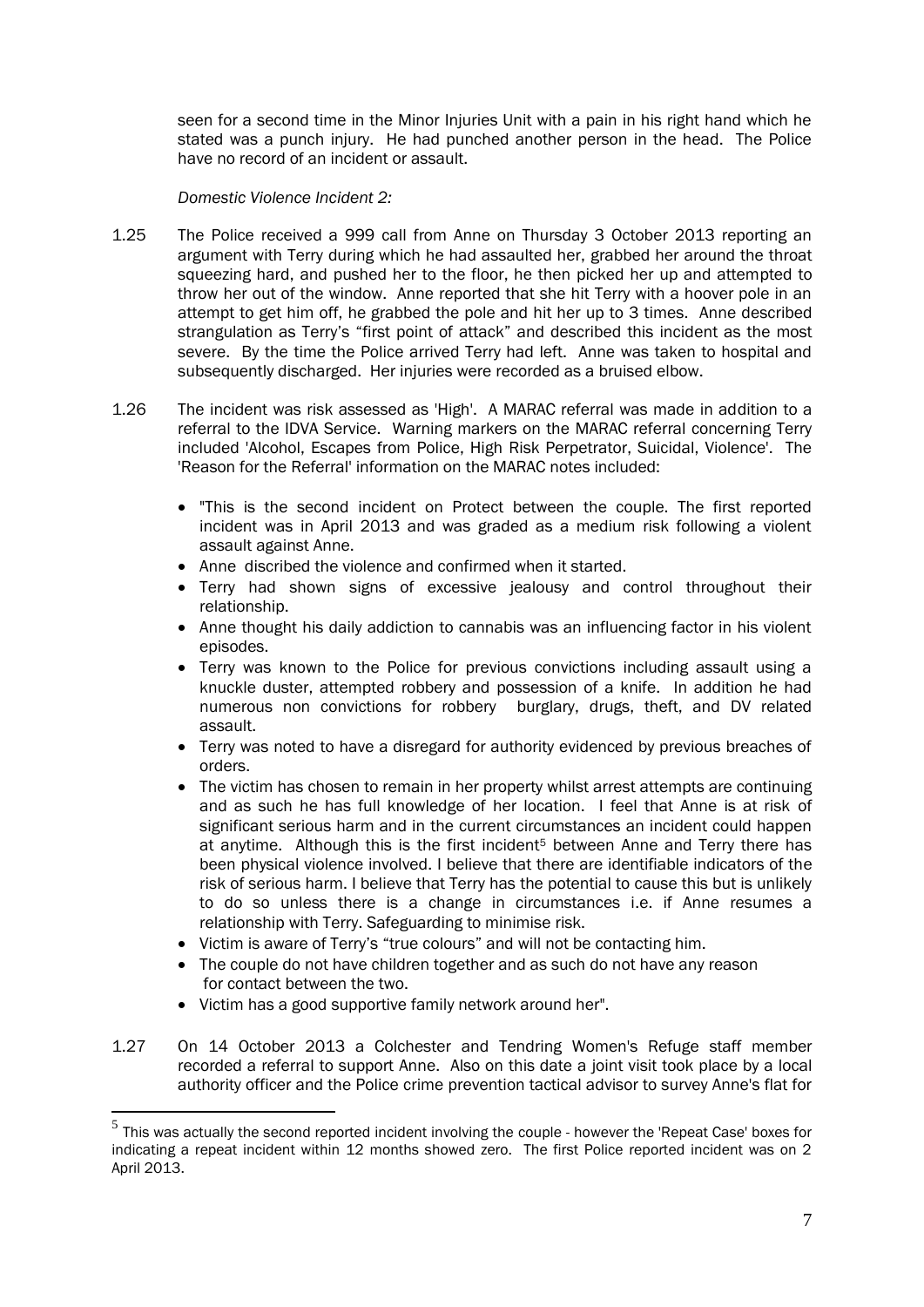security enhancement. It was noted that Anne was leaving open the alley gate and the communal door for her friends. She was advised that these must always be locked to keep the property secure. A more secure door lock was recommended and the outside security light was to be repaired. This work was completed by 28 October.

- 1.28 Terry was arrested on 20 October 2013 and charged with assault by beating. He was conditionally bailed by the court not to have any contact with Anne, not to enter the town and to live and sleep at a town some miles away. On 7 and 15 November 2013 whilst on bail Terry phoned the Police accusing Anne of contacting him to make him breach his bail conditions. This is suggestive of Terry trying to paint a positive picture of himself, whilst using the Police for his own ends to cause difficulties for Anne.
- 1.29 Towards the end of 2013 agencies supporting Henry were working with him to maintain his tenancy. Henry acknowledged that his family and Anne did not like his lifestyle, and it upset him to know he was hurting them. Henry said visiting his mother and Anne helped him to keep busy. He had also received help with a CV and was looking for work.
- 1.30 On 5 December 2013 Anne's case was heard at MARAC concerning the 3 October incident. Information provided to the meeting did not include the previous domestic abuse offences. There was no multi-agency safety plan. Safety measures had been taken previously by the Police domestic abuse officer i.e. security to Anne's property, and bail conditions were in place, the remaining actions were for further Independent Domestic Violence Advocacy (IDVA) engagement to be attempted with Anne and a drugs marker was added to the Police database for Terry.
- 1.31 Terry appeared at the Magistrates Court on 21 January 2014 for the October 2013 assault on Anne and pleaded guilty to common assault. He received an 18 month conditional discharge. The prosecution did not rely on evidence of bad character; however the CPS were informed of previous incidents of domestic abuse and his previous convictions. No restraining order was made by the court; the reasons for this are not known.
- 1.32 The Police had further dealings in connection with Terry in April 2014 when his father called to say that he had been assaulted by Terry. This had arisen because Terry had brought drugs into the house. In June Terry and another male were arrested and charged with burglary. In October Police reports indicated that cannabis had been found in a property frequented by Terry and information suggested that Anne and Terry were back in a relationship although Anne stated that the relationship was over.
- 1.33 Around this time Henry was experiencing difficulties with accommodation and appeared to be 'sofa surfing'. He gave the Housing Options Team Anne's telephone number as a contact point, and said he was staying with a friend and gave their address for correspondence. However, efforts to make further contact with him were unsuccessful.
- 1.34 In mid November 2014 the Police received a 999 call from Terry's father reporting another assault by his son. He had been thrown against a door and pushed down six stairs and sustained a small cut to his head and soreness to his knee. He reported that Terry had also stolen some medication. However, when officers arrived Terry's father refused to cooperate as before. The incident was assessed as 'Medium' risk.
- 1.35 By the New Year 2015 Terry and Anne had resumed their relationship once more. Terry was stating that he had changed and could now manage his anger better; he agreed to any work asked of him.
- 1.36 Also in the New Year 2015 Henry visited the Housing Options Team once more. He was still 'sofa surfing' with friends, and was now staying with his daughter Anne, but he said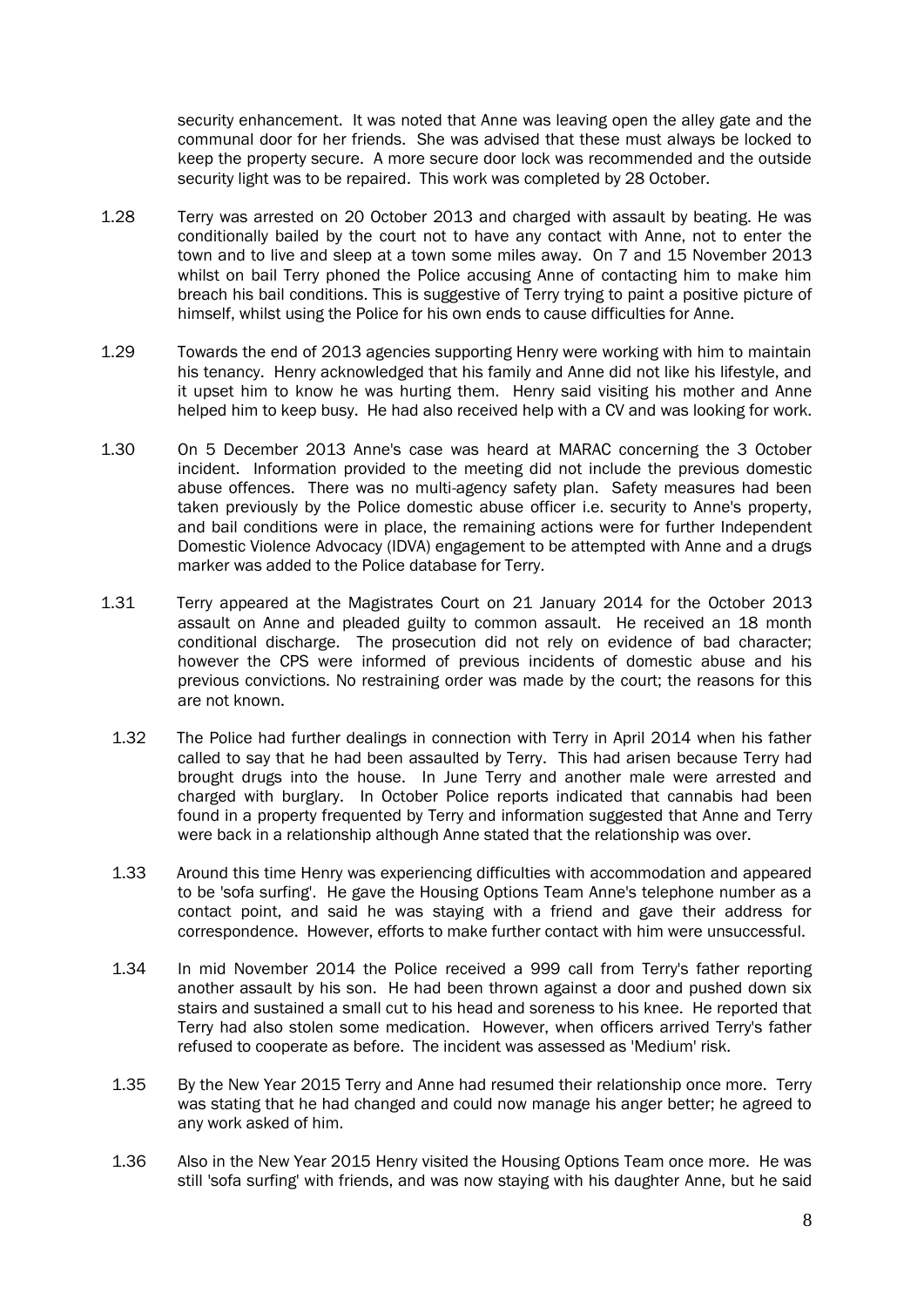he needed to find his own place. He was given advice about accommodation and offered support via the rent deposit scheme. Henry completed an introduction form for a property which was available and reminded of other options, but he said he was okay at his daughter's whilst he looked for something else. This was the last contact the department had with Henry. It is highly likely that if Henry was staying with Anne he would have known Terry at this time.

#### *Domestic Abuse incident 3:*

- 1.37 The next contact with the Police came when Anne called 999 to report that she and Terry had had a verbal argument and he had thrown two pieces of wood at the front door causing the glass to shatter. Officers attended and Terry was circulated as wanted by the Police. The incident was assessed as 'Medium' risk, but then increased to 'High' when previous incidents were identified. A MARAC and IDVA referral was made. The case was heard at MARAC after the fatal incident. A skeleton domestic abuse safeguarding officer safety plan was commenced. Terry was circulated as wanted and arrested. He was bailed with conditions that he did not contact Anne. The Police database showed that Terry was also wanted for previously failing to answer bail relating to motoring offences. However, the Review was advised that such an offence would not have resulted in Terry being held in custody. Following Terry's release on bail Anne reported that her father and another relative were going to stay with her; she felt her family would protect her. The Police received a non-emergency call from Terry the day after he was released on bail reporting that he was receiving texts from Anne. He stated that he wanted it sorted out as he did not want to have a few beers and get himself into trouble.
- 3.1 Late in the evening on the day of the fatal incident the Police received a 999 call reporting a disturbance at Anne's address. Officers attended and found Henry bleeding heavily having suffered multiple stab wounds. He was pronounced dead at the scene. Among the friends and relatives present in Anne's flat at the time another individual who tried to intervene between Terry and Anne also received facial wounds. Terry was identified as being the person responsible for these injuries. The Police investigation into Henry's murder ascertained that during that day Terry had made various threats to Anne that he was going to stab her father and brother. These threats were not reported to the Police and were only revealed during the investigation. CCTV footage showed Terry buying beer from a local store hours before the fatal incident, and a relative confirmed that he had been drinking beer that day. There was no evidence to indicate if he was drunk at the time of the incident.

## 2 Key Issues Arising from the Review:

#### The Importance of Background History:

- 2.1 Background history is essential for informing and assessing risk, safety planning, and planning interventions. Key agencies in the Review had historic information which could and should have been available for those purposes. The background of the protagonists in this case were fundamental to understanding the impact of their early life experiences on the actions they took as adults, their response to agencies, and the additional vulnerability factors which can affect parenting and relationships with others.
- 2.2 A number of agencies had background information which should have informed interventions, for example Police and Probation had important background criminal histories including Terry's previous domestic abuse offences which in the case of Probation were not taken into account in assessments or fully shared at MARAC.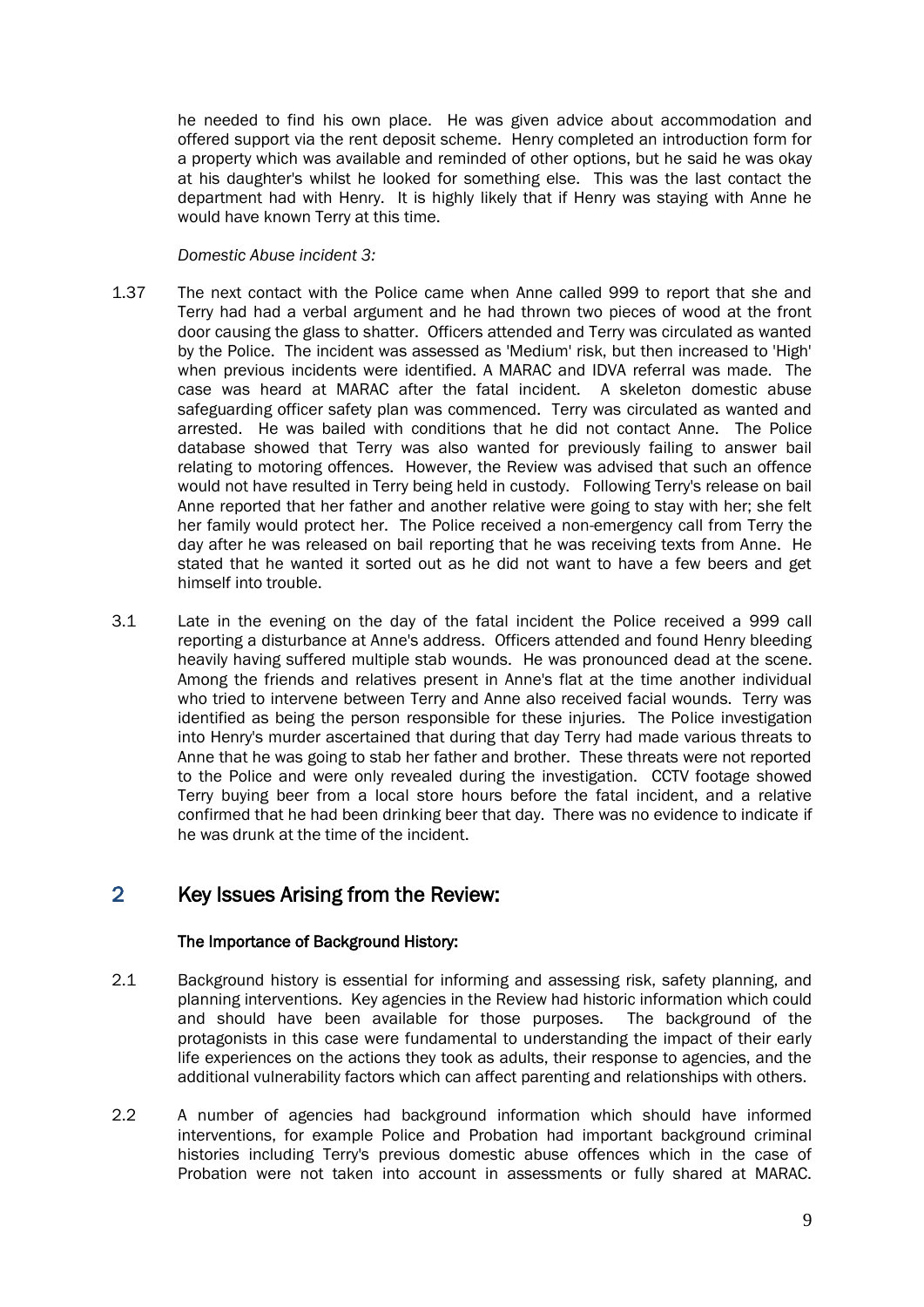Offences such as domestic abuse must always be considered even if historic. Unless an offender's belief system has been effectively challenged and addressed in the past they are unlikely to change their use of abuse and control in relationships with the passing of a few years.

- 2.3 Each new practitioner taking on a case must familiarise themselves with the case chronology and keep records updated. Information from other areas or agencies should be read and incorporated in the records, and any points of clarification should be gained as soon as practicable while there is someone with the case knowledge to check with.
- 2.4 A background of criminal behaviour has been shown to be an additional indicator of the level of threat an abuser may present (see Appendix A). A summary of Terry's offending history is given below to assist learning:

Youth Offending History:

- Theft from a vehicle (2003) Police reprimand
- Common assault (2005) Final Warning + 2 sessions looking at victims & consequences
- Assault occasioning actual bodily harm & possession of offensive weapon (knuckleduster) (2009) - 12 month Referral Order
- Aggravated taking without owner's consent & burglary non-dwelling (2009)
- **Possession of controlled drugs class B, driving without licence or insurance,** criminal damage of a car (2009) Community Rehabilitation Order
- **Breach of curfew (2009) 6 months Detention Training Order**
- **Attempted Robbery and Robbery (2010) 1 year Community Rehabilitation Order** with Intensive Supervision & Surveillance.
- Aggravated taking without owners consent, no insurance and driving whilst disqualified (2010) - 4 month Detention and Training Order
- Assault & Harassment (2011) held in custody then Youth Rehabilitation Order managed by Probation

Adult Offending History:

- 4 Offences against the person (2009 -2014)
- 3 Offence against property (2009-2011)
- 9 Theft and kindred offences (2009 -2012)
- 1 Offence relating to Police/Courts/Prisons. (2009)
- 1 Drug offence (2009)
- 2 Offensive weapons offences (2009-2012)
- 5 Miscellaneous offences (2009-2011)

#### Risk Assessment:

- 2.5 Risk assessment is dynamic. It fluctuates over time and changes with circumstances. There was a lack of risk reassessment following the Police initial risk assessment undertaken at the time of an incident, and on-going safety planning was absent in response to changing risk as stated in multi-agency practice guidance.
- 2.6 The risks posed by Terry the perpetrator to Anne, and her family members were not identified and understood by all the agencies involved consistently and collaboratively, and therefore risk was not managed effectively. These threats and risk factors include:
	- The increased risk brought about by Terry's criminal behaviour and disregard for the law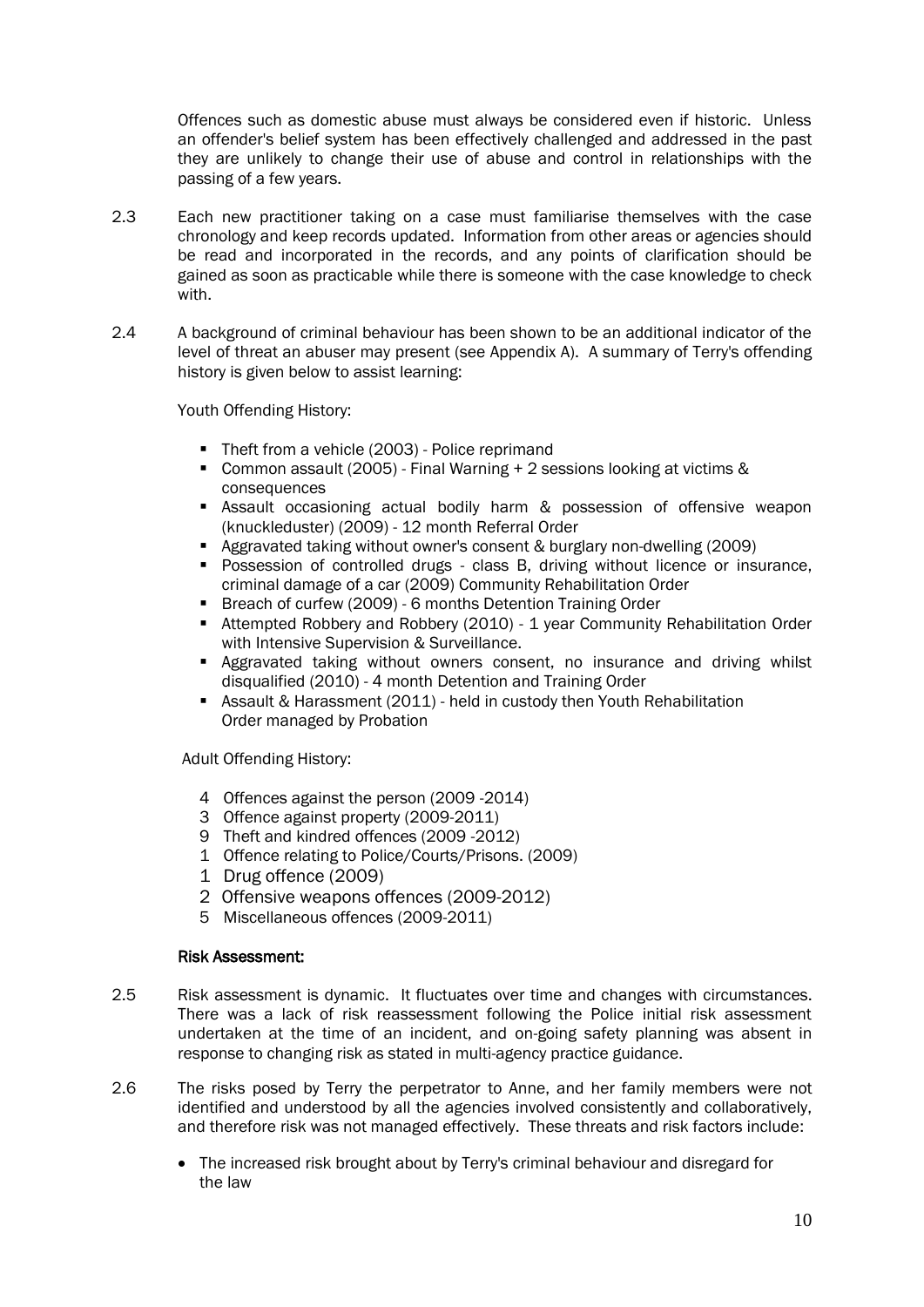- His propensity for violence both in relationships and against others
- He was described as controlling and jealous
- Previous use of weapons *i.e.* knives
- History of breaching bail
- Heighten risk at times of separation
- Anne's difficulty in ending the relationship
- Substance misuse and how this affects risk
- Disguised compliance and avoidance by the parties involved. Appearing to, but failure to engage with support services
- Both victim of domestic abuse and perpetrator brought up in violent households normalisation of violence and high threshold of acceptance.
- 2.7 The key purpose of MARAC is to reduce the risk of serious harm or death of the victim and increase the health, safety and wellbeing of both adult victims and children. It does this by sharing information and jointly constructing a risk management plan. The MARAC held on 5 December 2013 lacked adequate information on which to fully assess risk. It was fortunate that the safety plan put in place by the Police Domestic Abuse Liaison Officer after the incident mitigated immediate risk, but future risk management was absent. There was no consideration at the MARAC of the two contacts by Anne with Terry in breach of his bail conditions, whether this was as Terry alleged to force him to breach his bail, or whether Anne was trying to rekindle the relationship as she had before, or indeed whether this was an attempt by Terry to manipulate the situation and cause trouble for Anne. These contacts took place before the MARAC was held and should have been discussed. There was inadequate or flawed assessment and management or risk by a number of agencies; assessments were either nor updated in response to changes or did not contain full information, and Terry's risk to others was underestimated.
- 2.8 The lesson here is the importance of dynamic risk assessment in domestic abuse cases which has all relevant background information and which responds in a timely manner to changes in circumstances, no matter how small that change may seem.

#### Information Sharing

- 2.9 There were gaps in information sharing between Probation and Police regarding Terry's domestic abuse offending, and between the Police and relevant agencies regarding the search of Anne's property in relation to Terry's criminal activity. The latter showed that Anne and Terry were back in a relationship at a time when she denied this. The corollary of these gaps is that important information was missing which affected risk assessments and interventions.
- 2.10 The MARAC agenda and meeting notes in 2013 reveal that apart from detail provided by the Police about the incident and a good account of the criminal history and risk factors relating to the perpetrator, information from key agencies was minimal. Whilst appreciating that the MARAC works on a system of concise information sharing, that information should be as full and as informative as possible. Multi-agency practice guidance requires that *"All participating agencies check the MARAC list against their own agency's records, in order to collate all the evidence available for the non-abusing partner, abuser and child/ren*". Probation did not include Terry's offence of harassment and assault against a former partner in his offences, the Youth Offending Team were not present therefore none of his early history was available. No risk reducing actions came out of the meeting.
- 2.11 There was a perception that Terry's consent was needed to access his information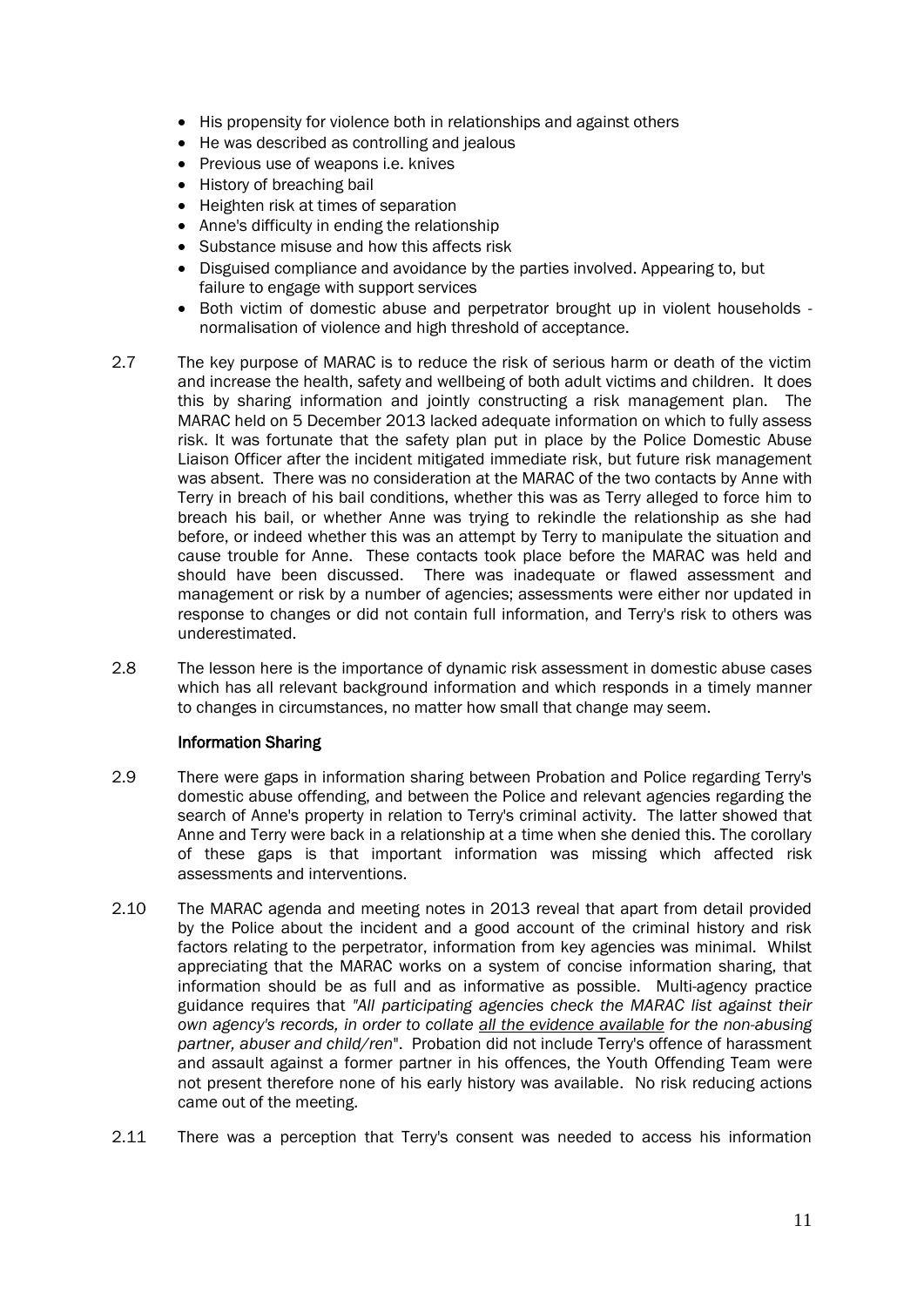which he prevaricated in giving. Although a DBS<sup>6</sup> request was to be made this would not have provided the depth of history which was held already in agency files. Legislation exists which enables practitioners to share information including under the Crime and Disorder Act 1998. This allows responsible authorities to share information where a crime has been committed or to prevent a crime being committed. The lack of timely information about Terry's background undoubtedly delayed and impaired holding him to account for his behaviour and putting measures in place to increase Anne's safety, and ultimately Henry. Had information been shared his violence to others including his own family would have come to light.

#### Absence of Males in Assessments:

- 2.12 There was a lack of full and accurate information and assessment of the men involved with Anne's family. Apart from Terry, Henry often stayed with Anne as did other family members and their friends. Whereas Probation had information about Terry and Henry, as did Drug and Alcohol Services for Henry, they had none about their family and support networks or relationships. The Police are perhaps the only agency to link up the various individuals on their systems. Nevertheless, this did not register or trigger an action by services, even though it demonstrated Terry's violence against others beside intimate partners. Perpetrators in particular must be more thoroughly assessed.
- 2.13 Terry was absent from assessments partly because there was a lack of information sharing on the part of agencies. There was also a perception that Terry's consent was needed to access his information. As commented upon under Information Sharing there should be no barriers to accessing his information for assessment in the prevention of crime.

#### Lack of Professional Curiosity

- 2.14 Practitioners in a number of agencies demonstrated a lack of professional curiosity and an investigative approach to case management. This is not just criminal justice agencies, but all agencies where information needs to be sourced, analysed and assessments undertaken.
- 2.15 For example offender managers did not pursue information about Terry's new relationship and he refused to divulge the woman's identity. This warranted greater investigation, especially as it was not known if children were involved. There was a need for practitioners to join up the dots to achieve the bigger picture

#### Avoidance & Disguised Compliance:

1

- 2.16 Terry and Anne both appeared to engage with services when they needed to, but then disengage or avoid contact entirely. Terry engaged with some programmes whilst being managed by Probation, but made it clear on one occasion that this was on his terms and he did only what he needed to do at the time. Similarly with signing the DBS form he played for time by using delay tactics.
- 2.17 Practitioners need to be very mindful of *non-effective compliance* where service users lack commitment or the ability to change, and where they will work subversively to undermine the process by concealment, superficiality, dishonesty or incapacity. Actions in this case are suggestive of these tactics. The outcome of this type of avoidance is that compliance cannot be sustained over time.
- 2.18 There appeared to be only one occasion when Anne's attendance at a service she had

 $^6$  Criminal Records Bureau (CRB) checks are now called Disclosure and Barring Service (DBS) checks.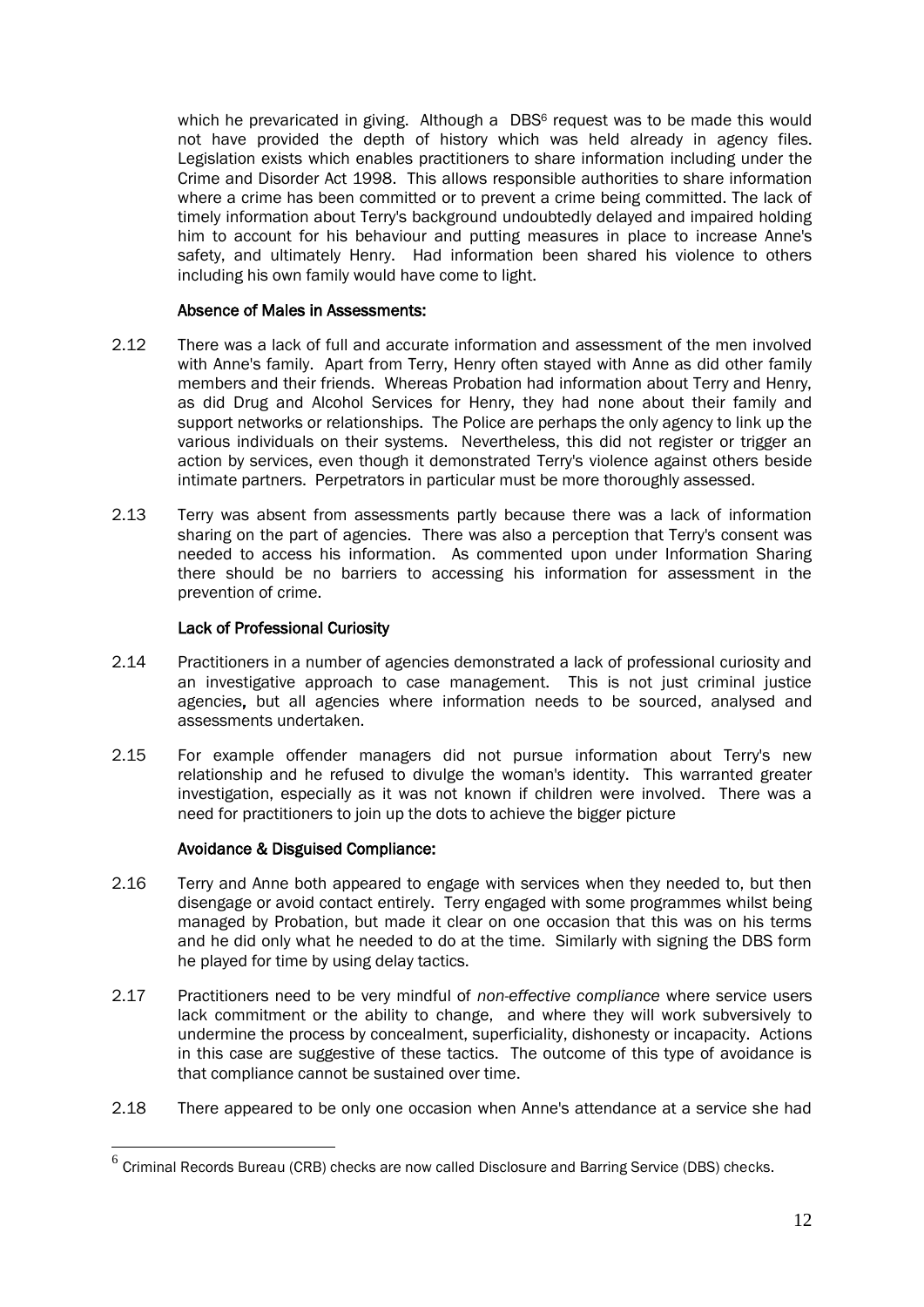been referred to was checked; planned checking mechanisms seemed to be missing. In cases where avoidance is observed, practitioners need to follow up their referrals, or check if a service user is engaging with a service they purport to be using.

#### Misplaced Optimism & Professional Dangerousness

- 2.19 Leading on from disguised compliance; when Anne or Terry did engage with services and demonstrated what was expected of them then this appeared to raise professionals' optimism that change was happening, but this was often in the absence of evidence of change.
- 2.20 Professionals appear to have had short memories which induced misplaced optimism. For after each domestic abuse incident Anne maintained she was not going to resume the relationship with Terry, but each time she did.

#### Guidance and Assessment Tools:

- 2.21 Local domestic abuse guidance is comprehensive, but very lengthy. From this case it appears that aspects of case management did not follow the guidance. It would be helpful for practitioners to have an easily accessible stand-alone version of guidance for managing domestic abuse cases to refer to. This should accompany domestic abuse training. Separate guidance could be compiled when carrying out updates to take account of Section 1(4) of Statutory Guidance on Controlling or Coercive Behaviour December 2015, which requires that controlling or coercive behaviour should be dealt with as part of safeguarding and public protection procedures.
- 2.22 Assessments and planning templates are designed with the intention of gathering the information required to assess need, plan interventions, and identify risks and vulnerabilities. During the review of documentation and procedures some minor adjustments have been identified which may help practitioners in these tasks. Templates are predominantly victim focused. This Review has highlighted the importance of a perpetrator's history; there is no prompt concerning the perpetrator's background history in local practice guidance. The guide to assessment in domestic abuse cases would be improved and aid practitioners further if it included taking into account the background, any previous abusive relationships, and criminal history of the abuser.
- 2.23 In the guide the only points focussing on the abuser is their pattern of assault and coercive behaviours and risks. Whilst domestic abuse can rightly be identified as a pattern of abuse, care needs to be taken when defining a pattern of behaviour and the timescales within which those behaviours occur. Incidents of abuse can appear to have long periods of time between them because they are not reported to agencies and this may disrupt the 'pattern' as it is perceived by assessors. There may be reasons for a break in reports such as an offender being in prison for an unrelated offence, or a long term period of support which reduces the abuse as the couple are under closer scrutiny. Equally, incidents must not be seen in isolation or in terms of serious injury; minor injuries can belie other forms of abuse and coercive control
- 2.24 The North Essex Partnership risk assessment tool used by Drug and Alcohol Services has no specific question asking about domestic abuse. Those affected by drug and alcohol use difficulties may be abusers when under the influence, or equally they are more vulnerable to abuse when under the influence of substances. It is important that this issue is included in screening. Therefore under the 'Vulnerability' section of risk assessment tools there should be questions explicitly asking about domestic abuse by a partner, former partner, or family member and this should include asking about physical, emotional, sexual, and financial abuse and exploitation, and coercive and controlling behaviour. Equally a gap has been found in identifying family support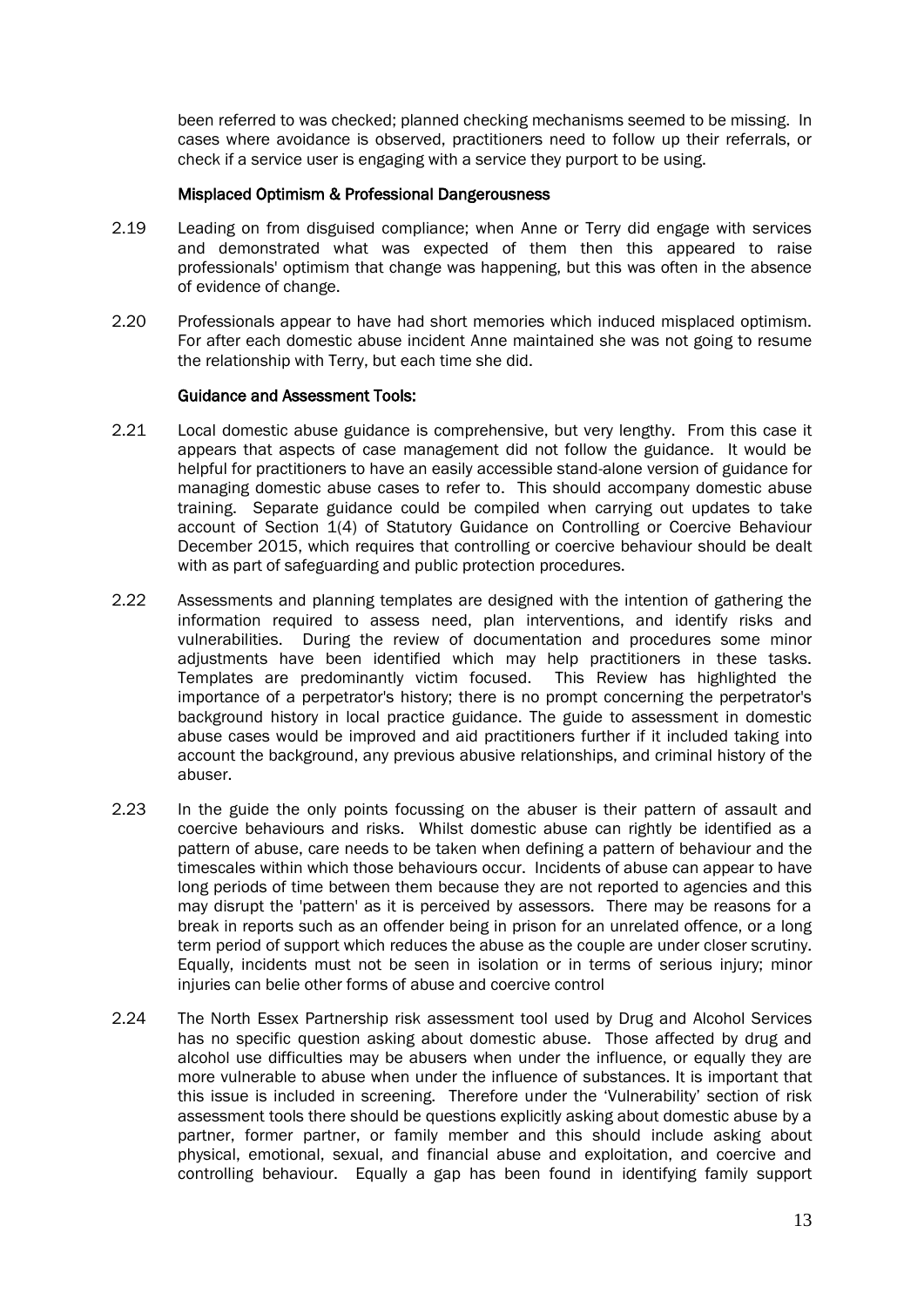networks. The inclusion of family members or partners in this context could also explore any tensions in the caring role.

#### Staff Training:

- 2.25 Judging from the way a number of Police incident notifications and referrals where dealt with by partner agencies there is scope for further training in domestic abuse, particularly around risk assessment not just of victims, but of children and the perpetrators of domestic abuse. Training on coercive control is also advisable in light of new statutory guidance which came into force on 29 December 20157. Attention in training to the importance of recording will be helpful to evidence patterns of coercive and/or controlling behaviours.
- 2.26 Working with male perpetrators is challenging, and practitioners should be given training in this specific area to ensure that they can hold abusers to account, undertake assessments with confidence, and with appropriate consideration for personal safety.

#### Recognition of the Impact of Domestic Abuse on Children:

2.27 Evidence from Terry's childhood and from research demonstrates the impact on children's emotional, physical and psychological development due to living in a household with high levels of domestic abuse plus substance misuse. This needs to be widely known and understood by professionals working with families. This has not always been apparent within agencies in this case. High risk incidents resulted in short term interventions under-informed by background history. An overall learning outcome from this Review is the importance of recognising the effects of childhood experiences of domestic abuse and substance misuse and the range of behaviours which can be an indicator of distress or being disturbed by what is going on around the child. Effective support and intervention is needed to mitigate against these detrimental effects.

## 3 Conclusions:

<u>.</u>

- 3. 1 Based on what individual agencies knew at the time Henry's death could not have been predicted; agencies involved with him had not made any links between him, Terry, and his daughter Anne, therefore they were unaware that Terry knew Henry or posed a threat to him.
- 2.28 Could anyone other than Terry himself have prevented Henry's death? Firstly, a family member asked the question why he was on bail and not held in custody following the criminal damage to Anne's property. The Review clarified that this was due to time limits on holding an offender in custody and the need to obtain further evidence from a witness to support a prosecution. Circumstances outside the control of the Police. Terry had bail conditions imposed upon him and Anne's address was already flagged. Despite this he breached those conditions by going to Anne's property the night he killed Henry and injured another person. He had breached bail conditions before, notably in 2011 when a previous partner ended their relationship and was going to give evidence against him. In recent years he had been the one to phone the Police when according to him Anne was trying to make him breach his conditions, but there must have been different circumstances which resulted in him going to Anne's that night armed with two knives. Unbeknown to agencies until after the fatal event was that Terry had made threats against Anne's relatives; it is not clear why. Protective steps were taken within

<sup>7</sup> Controlling or Coercive Behaviour in an Intimate or Family Relationship Statutory Guidance Framework, Home Office, December 2015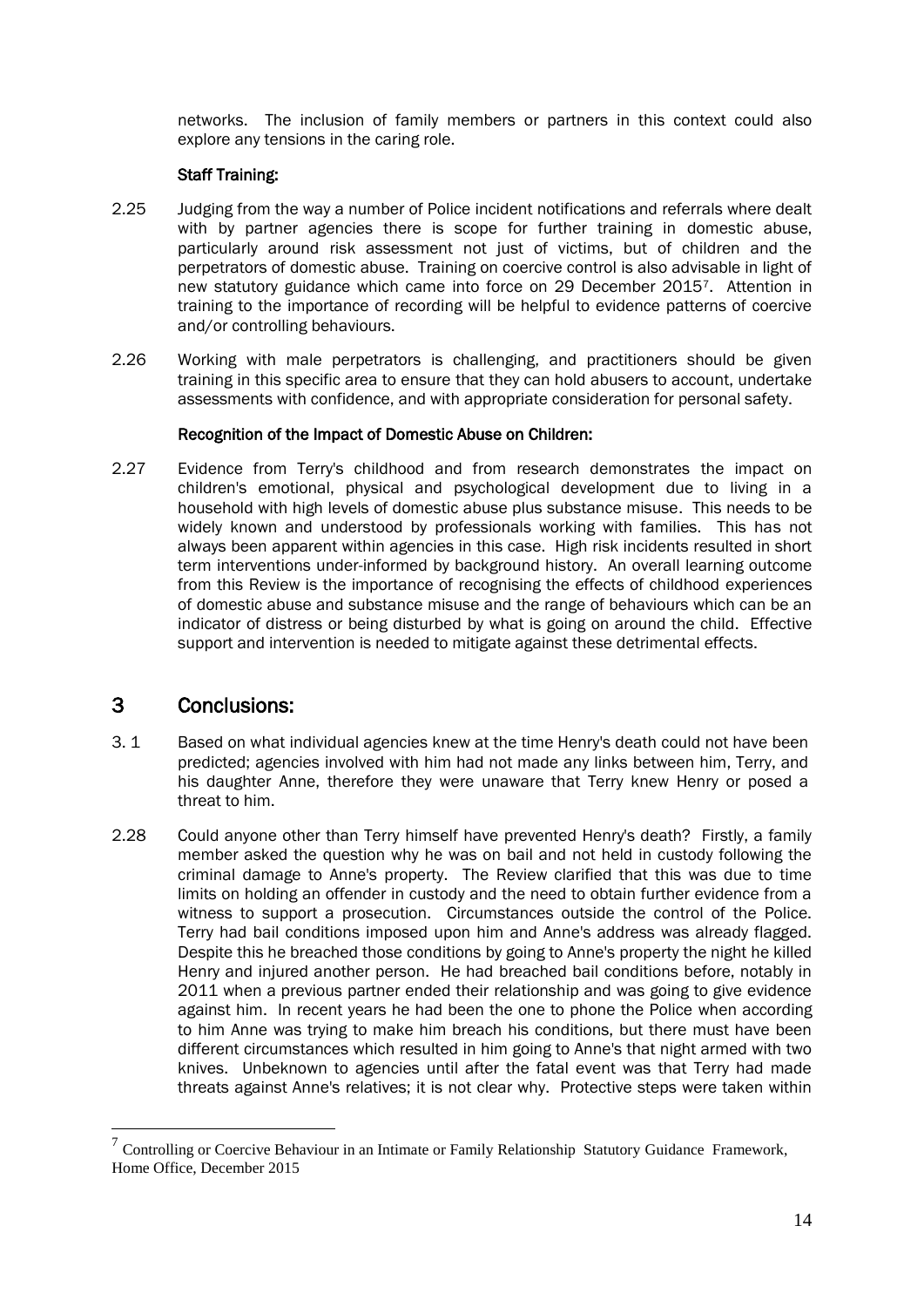the scope of the law at the time, but this was unable to prevent Terry's actions. The Panel believes there is a strong likelihood that had a friend who was injured by Terry not stood in the way, Anne herself would have been a victim that night. However, information known to agencies could not have prevented Henry's homicide.

- 3. 2 Sadly, interventions in his early years were unsuccessful in diverting Terry from crime and effectively challenging his thinking. His early years' experience in a domestically abusive household where he too experienced abuse, and his early involvement in crime, set the scene for the development of a young man lacking in empathy for others, quick to anger and violence, and with a sense of entitlement in relationships. He was never identified as a high risk domestic abuser and yet research suggests his background and many of his behaviours put him in that category. High risk offenders who are termed generally violent/anti-social abusers are likely to have high levels of aggression outside the home; have an extensive criminal history and involvement with the criminal justice system; are prone to have an anti-social or psychopathological personality; been severely abused in childhood and/or witnessed domestic abuse as a child and been involved in juvenile delinquency<sup>8</sup>. They have a higher tendency to abuse alcohol and drugs than the other groups of domestic violence offenders; often have rigid sex-role attitudes and high levels of anger, depression, jealousy and anti-social behaviours. This group of offenders tend to blame their victims for their behaviour, show no remorse, and use violence and intimidation as problem solving strategies (see Appendix A).
- 3. 3 The relationship between Terry and Anne was the bringing together of two people from similar backgrounds, and it is not unreasonable to suggest that they had both been adversely affected by their personal histories. They had both been brought up in households where domestic abuse took place in addition to other problems faced by their parents. The normalisation of violence in these circumstances can not only lead to violence and aggression in adulthood, but a higher threshold for accepting violence and abuse.
- 3. 4 There were systemic issues which impinged on effective information gathering and coordinated multi-agency working in this case. From organisational processes and management decisions (some of which were taken within a legal context) at a macro level to incomplete or inadequate assessments and practitioner access to information on a micro level. Whilst it is uncommon for family members of a victim to be murdered by a perpetrator of domestic abuse it does happen and systems need to be adjusted to take this into account. If, in addition to individual agency learning, a systemic learning approach can be taken from this Review improvements in multi-agency working have the potential to be achieved and the safety of those at risk can be improved.

## 4 Recommendations

1

4.1. The following recommendations arise from the lessons learned during this Review, from Panel discussions, and from recommendations made by Individual Management Reviews. In some cases recommendations have been made for children based services to take account of the learning from Terry's childhood. Timescales for the completion of the recommendations have been set out in the Action Plan for the Review which will be monitored by the Community Safety Partnership Board. The recommendations are all county or local level.

<sup>8</sup> Stewart A, (1999) *Domestic Violence: Deterring Perpetrators*, Paper to the 3rd National Outlook Symposium on Crime in Australia, convened by the Australian Institute of Criminology, Canberra, 22-23 March 1999

<sup>8</sup> Powis B (2002) *Offenders' risk of serious harm: a literature review* Offenders and Corrections Unit Home Office Research, Development and Statistics Directorate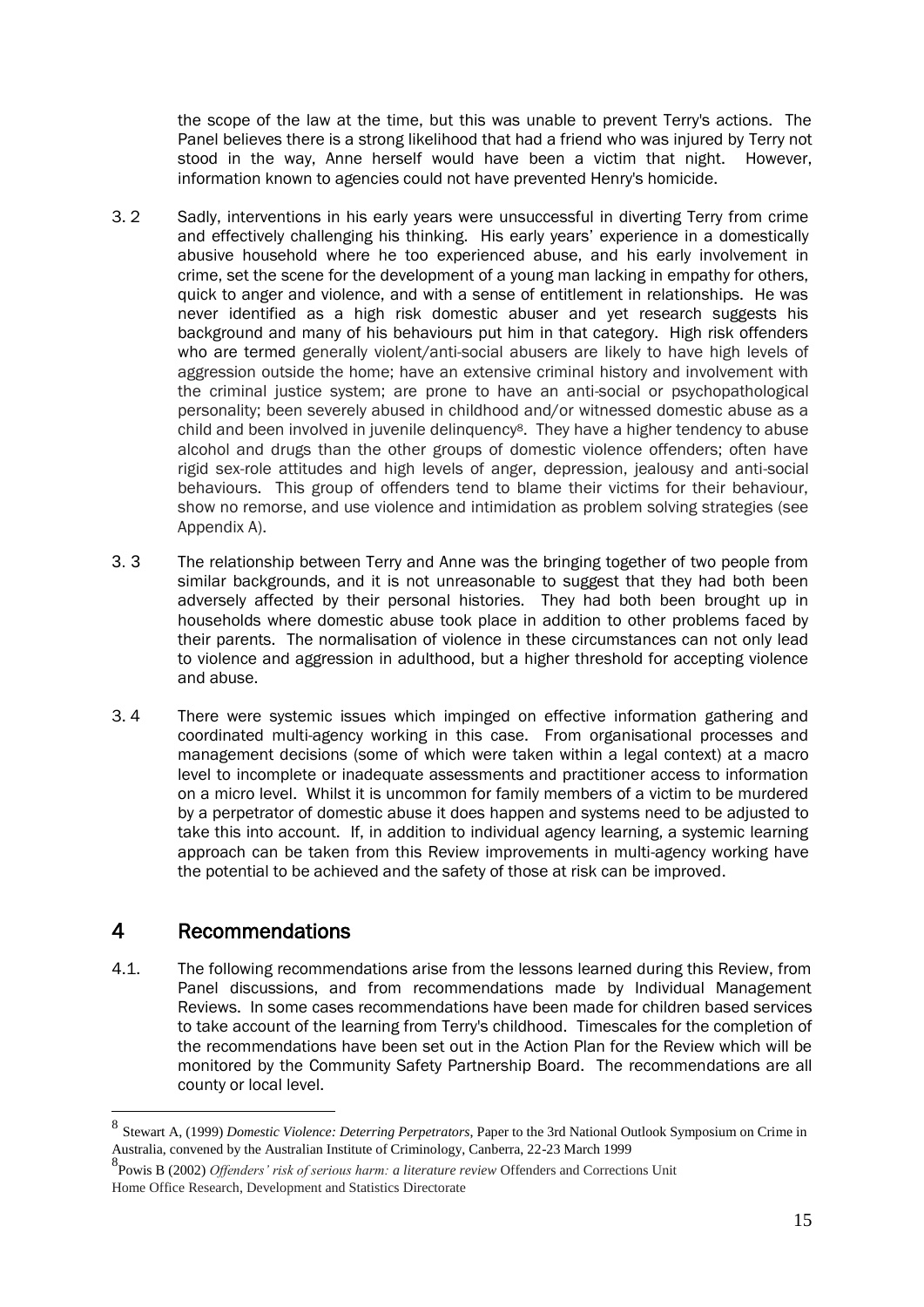#### Multi-Agency:

4.2. Using the commissioning and contract management process, Commissioners should ensure that any contracted provision is competent and capable of effectively identifying and addressing domestic abuse issues in both adults and children.

#### Multi-Agency:

4.3. All agencies must ensure that in assessing risk either to or from a service user where domestic abuse is present or suspected, that they source and include the background history of the alleged perpetrator and take account of high risk predictors and the threat they pose. Assessment templates should be amended to flag this requirement if possible and incorporated in staff training.

#### Multi-Agency:

4.4. A multi-agency information sharing guidance document should be provided which gives frontline practitioners straightforward, practical instructions about how and when they are able to share information.

#### Multi-Agency:

4.5. Practitioners and their managers should ensure that their domestic abuse training is sufficiently in-depth to perform their role, particularly around risk assessment of victims, children and perpetrators of domestic abuse. Training on coercive control should also be undertaken in light of new statutory guidance which came into force on 29 December 20159.

#### MARAC:

- 4.6. MARAC information and safety plans must always include consideration of the perpetrator's full background history, any criminal record, past relationships where abuse has taken place, and the additional threat and risk such background poses to a victim and any children in the family.
- 4.7. Youth Offending Services should be included in the MARAC partnership of agencies with whom information is shared and where the Services have information they should provide this to MARAC and attend if required.

#### Family Operations:

<u>.</u>

- 4.8. That a review of social work training in domestic abuse is completed and training (preferably mandatory) is introduced which addresses cycles of violence, power and coercive and controlling behaviour, as well as assessment of risk and protective capacity.
- 4.9. It is recommended that 'Domestic Abuse Champions' be identified in each quadrant to provide specialist knowledge, supervision and direction to practitioners and linking with Police and local services.
- 4.10. All perpetrators of domestic abuse should be assessed in terms of the level of threat

<sup>&</sup>lt;sup>9</sup> Controlling or Coercive Behaviour in an Intimate or Family Relationship Statutory Guidance Framework, Home Office, December 2015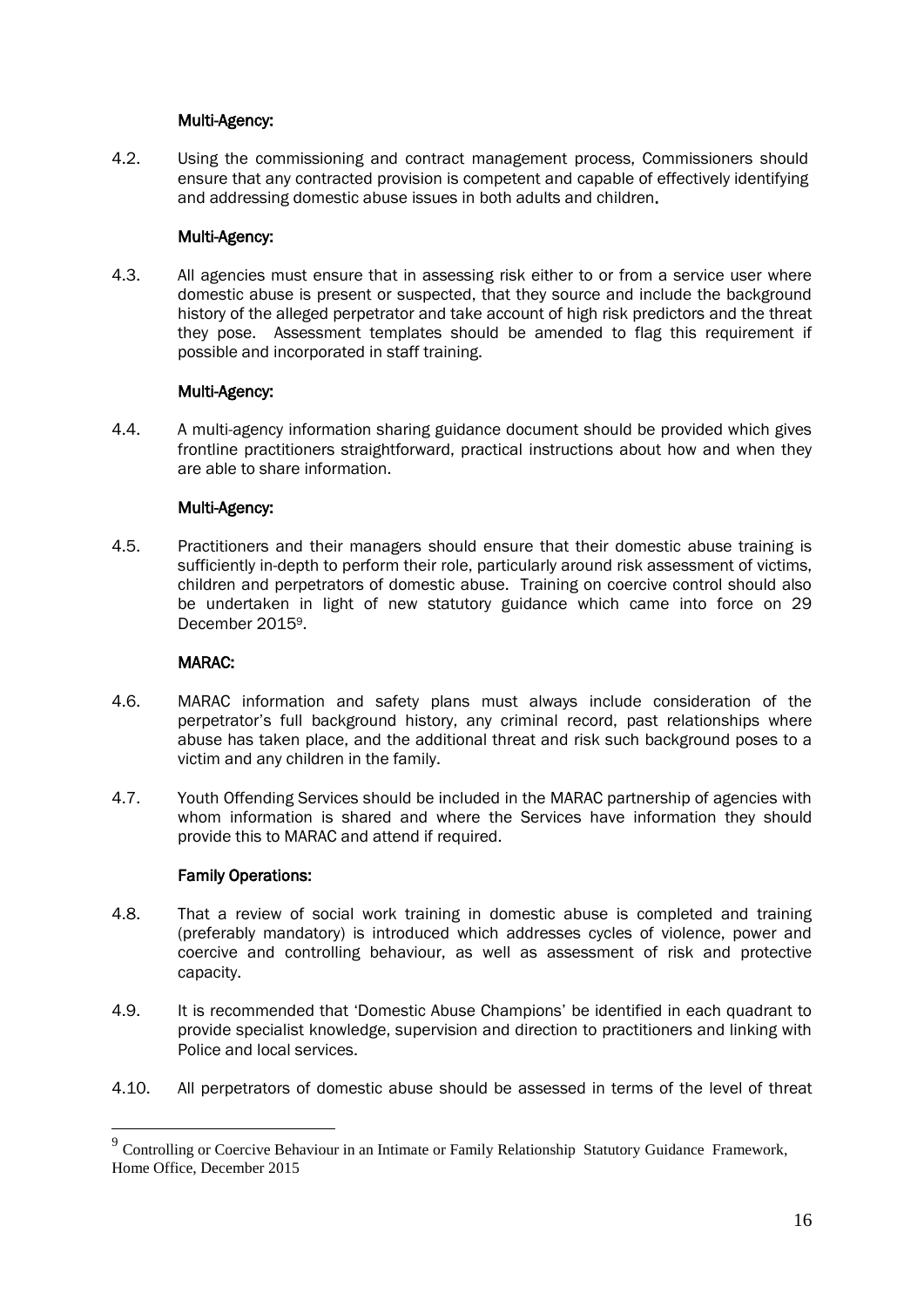and risk they may pose; this should be recorded, referred to, updated in light of subsequent incidents, and a chronology of incidents recorded which is easily visible on file.

4.11. Social Workers to use Section 17 (with consent) more often to undertake checks with partner agencies such as Probation and Community Mental Health Teams.

#### Police Recommendations:

- 4.12. Where officers are executing search warrants and children are part of the household, consideration should be given to reporting their presence and outcome of enquiries to Children's Social Care proportionate to the seriousness of their findings.
- 4.13. When alerted to a breach of bail conditions in cases assessed as high risk, and children are in the household, the Police should consider that a notification is sent to Children's Social Care on each occasion.
- 4.14. Where a victim contacts the perpetrator of domestic abuse in contravention of bail conditions she/he should be given warning advice as to the consequences, and safeguarding of children emphasised where relevant.
- 4.15. JDATT to provide perpetrator's history of violence against other partners and record this on contacts/referrals.

#### Essex Community Rehabilitation Company:

- 4.16. Offender Managers must Review SARA when OASys is reviewed. This is a dynamic tool, not static.
- 4.17. Offender Managers must contact Police for regular updates where domestic abuse has been identified either past or present.
- 4.18. Offender Managers must include contact with Police as an activity within the Risk Management Plan where domestic abuse past or present is identified.
- 4.19. Details of children with whom service users have regular contact must be obtained, not just those for whom they have Parental Responsibility, and added to the relevant sections in OASys.
- 4.20. Practitioners and their supervisors should ensure that Risk Management Plans are updated when OASys is reviewed.
- 4.21. Ensure all Offender Managers are familiar with treatment providers and the referral pathway, in particularly on which agency provides which service i.e. in relation to drug, alcohol and mental health provision
- 4.22. Offender Managers must record all attendances within 24 hours of contact and schedule next appointments.

#### Housing Options Life Opportunities, Tendring District Council:

4.23. Information sharing protocols amongst agencies should be reviewed and updated to ensure agencies are empowered to share information of victims and perpetrators. This information to include the agencies involvement with the victim and/or perpetrator, and their details of the risk to the victim. The purpose being to ensure that all involved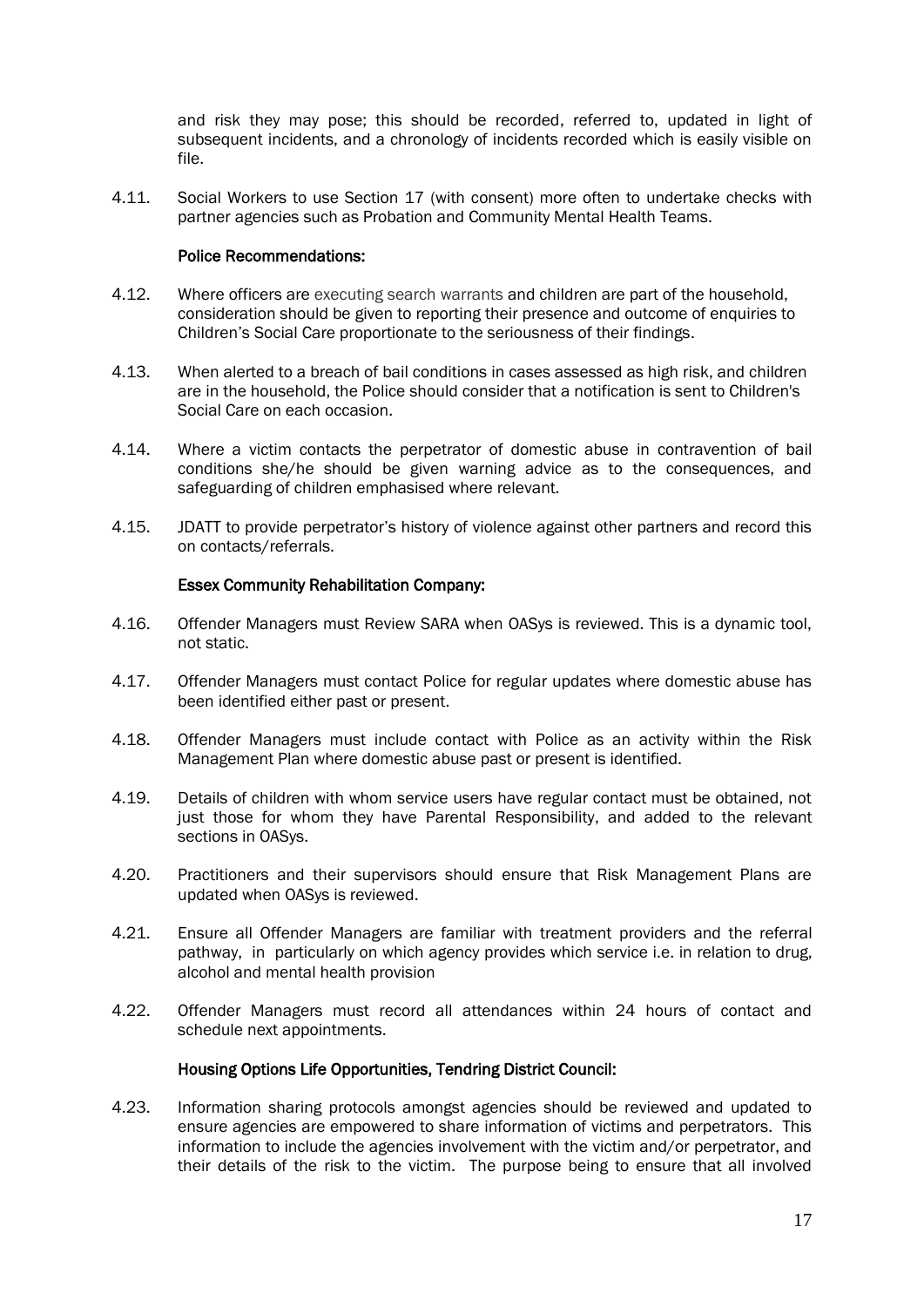agencies can make in depth investigations to provide services which will safeguard victims and risk assess perpetrators.

#### All Substance Misuse Services:

- 4.24. WDP recommends that a review of the assessment and risk assessment be conducted by substance misuse services in Essex in order to ensure that family support networks are discussed and explored.
- 4.25. Under the 'Vulnerability' section of risk assessment tools used by services there should be questions explicitly asking about domestic abuse by a partner, former partner, or family member and that this include asking about physical, emotional, sexual, and financial abuse and exploitation, and coercive and controlling behaviour. *Note: It is understood that this action on this has already begun in some services.*

#### Anglian Community Enterprises:

- 4.26. In partnership with the health visitor service managers and leads the Safeguarding Children Team will review and amend existing policy/practice guidance/Standard Operating Procedures (SOP) to ensure they clearly state that those practitioners with caseload responsibilities utilise historic information held within the health record to inform risk assessments.
- 4.27. To reduce the likelihood of 'professional dangerousness' impacting on the ability of health practitioners to make effective assessments and professional judgements about risk when working with families.
- 4.28. To support health visitors to identify when parental non-engagement could indicate increased risk of harm to a child.
- 4.29. To ensure ACE community children's health practitioners accurately record key details about males in households where there are children, and consider men and their contribution to parenting and what risk or protective factors they may represent.
- 4.30. To ensure ACE has an effective plan in place that defines the organisational response to domestic violence.
- 4.31. ACE to ensure that the Health Visiting Service has MARAC representation and fully contributes to the MARAC process.

#### Local Safeguarding Children's Board

4.32. The independent chair to raise the awareness of the Local Safeguarding Children's Board to the issues raised in this Review concerning the need for greater multi-agency awareness of the impact on children and young people of living with domestic abuse, the added difficulties of substance misuse, and the importance of effective holistic interventions to support children and their non-abusing parent/carer.